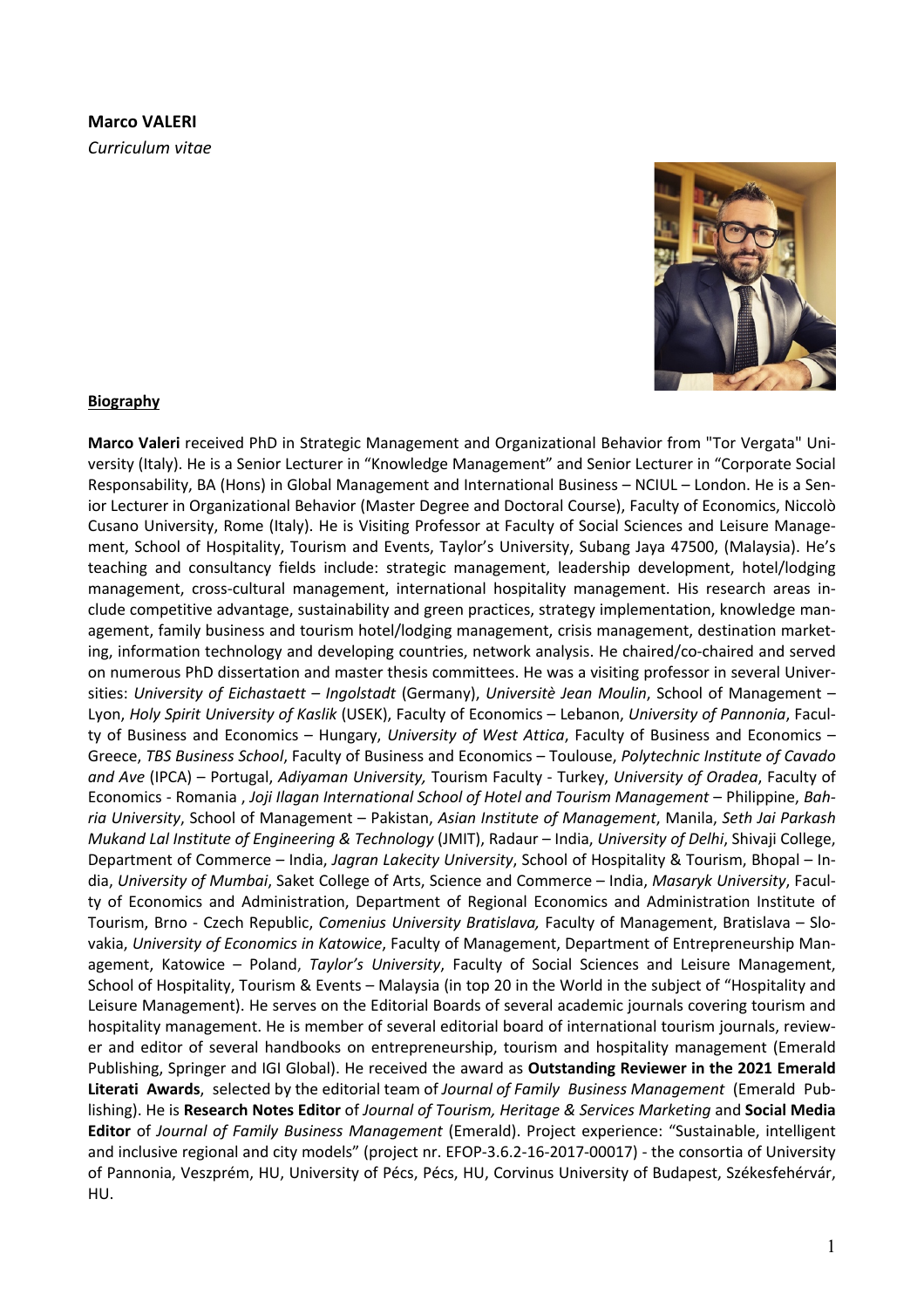## Contact Details:

Faculty of Economics Niccolò Cusano University E-mail: marco.valeri@unicusano.it

ORCID: https://orcid.org/0000-0002-9744-506X Google Scholar: https://scholar.google.it/citations?user=\_3m1BekAAAAJ&hl=it Scopus: https://www.scopus.com/authid/detail.uri?authorId=57210985333

*\*\*\*\*\*\*\*\*\*\*\*\*\**

## **Curriculum Vitae**

# *Current Academic Positions:*

- $\checkmark$  Senior Lecturer in "Knowledge Management", BA (Hons) in Global Management and International Business – NCIUL - London
- $\checkmark$  Senior Lecturer in "Corporate Social Responsability", BA (Hons) in Global Management and International Business – NCIUL - London
- $\checkmark$  Visiting Professor at Faculty of Social Sciences and Leisure Management, Taylor's University (Malaysia)
- $\checkmark$  Lecturer in "Organizational Behavior" (Master Degree), Faculty of Economics, Niccolò Cusano University, (Italy)
- ü Lecturer in "Organizational Behavior" (Doctoral Course title: "*Governance and Management for business innovation*"), Niccolò Cusano University (Italy)
- $\checkmark$  Lecturer in "Knowledge Management" Faculty of Economics, Niccolò Cusano University (Italy).

## *Previous Academic Position:*

 $\checkmark$  Lecturer in "Business Administration" (Master Degree), Faculty of Economics, Niccolò Cusano University Rome (Italy)

## *A. Education*

## **2004**

Graduated in *Business Administration and Management*, "Tor Vergata" University (Italy)

## **2008**

PhD in "Management and Organizational Behavior", Faculty of Economics, "Tor Vergata" University (Italy)

## **From October 2008 to October 2009**

Master's degree in "*Property Management"*, Faculty of Economics, "Tor Vergata" University (Italy)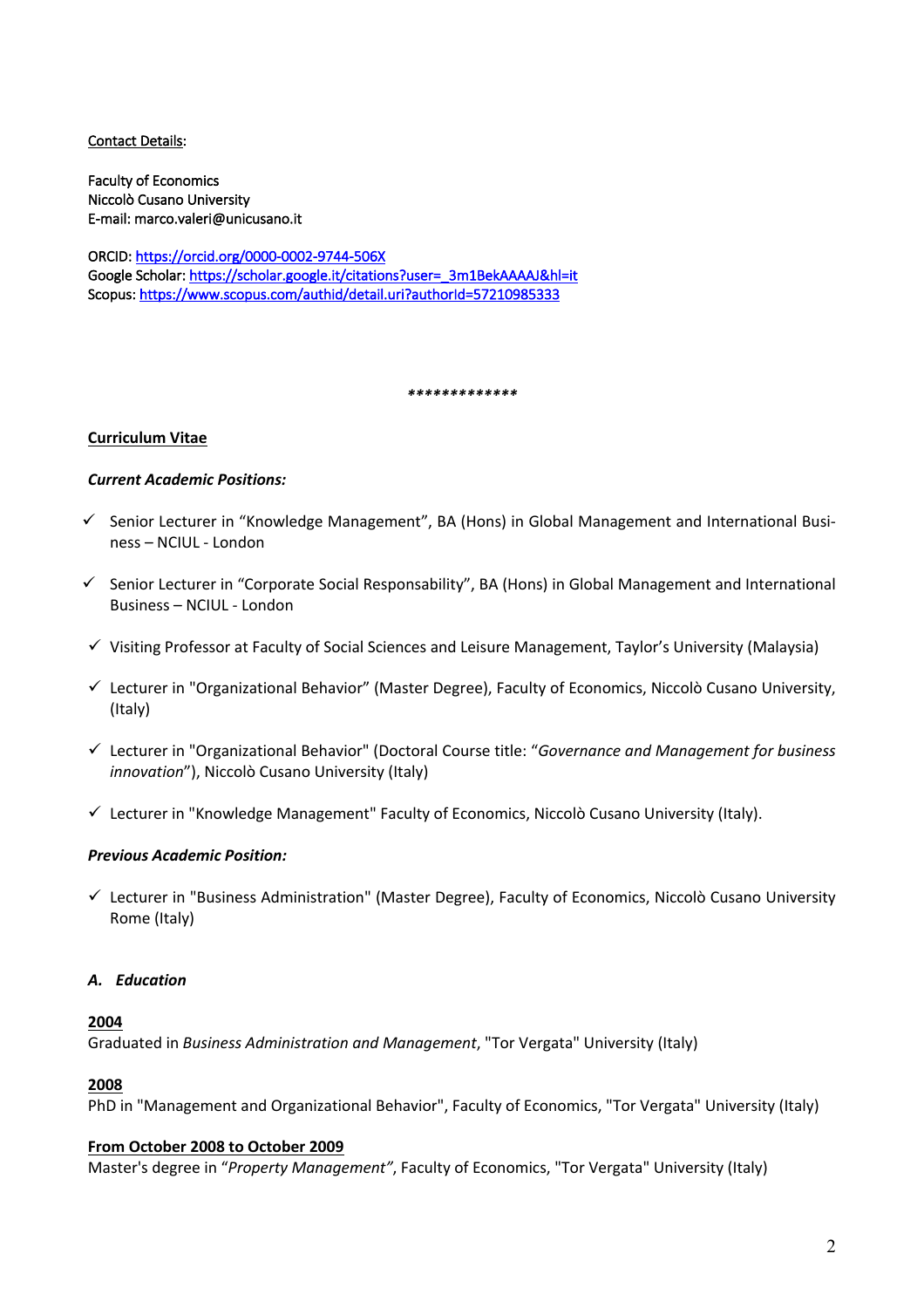# **From October 2009 to October 2010**

Master's degree in *Tourism Management* (MEMATIC), Faculty of Economics, "Tor Vergata" University (Italy)

# **From October 2010 to October 2011**

Master's Degree in *Design of Community programs and international cooperation* (PRJ), "Tor Vergata" University (Italy)

**From October 2011 to October 2012** Master's Degree in *Tax Law*, "Tor Vergata" University (Italy)

## **From September 2018**

Student of Philosophy – Pontifical Gregorian University (Italy)

# *B. Professional Certifications*

**From May 2011**

Chartered accountant Statutory Auditor

## *C. Academic experiences / Teaching experiences*

# **From 2014**

Research Fellow in Organizational Behavior, Faculty of Economics, Niccolò Cusano University (Italy). Main areas of teaching:

- $\checkmark$  corporate social responsability,
- $\checkmark$  Business ethics and stakeholder analysis,
- $\checkmark$  problem solving

## **From October 2005 to October 2012**

Teaching assistant in "*General Management*", Faculty of Economics, "Tor Vergata" University (Italy)

## **From October 2007 to October 2012**

Teaching assistant in "*Tourism Management"*, Faculty of Economics, "Tor Vergata" University (Italy)

## **From October 2009 to October 2012**

Teaching assistant in "*Knowledge Management*", Faculty of Economics, "Tor Vergata" University (Italy)

## **From February 2010 to December 2011**

Post-Doc Researcher about "Governance and Management of tourism enterprise", Faculty of Economics, "Tor Vergata" University (Italy)

## **From October 2011 to June 2013**

Professor of Business Administration, Faculty of Economics, Niccolò Cusano University (Italy)

## **From November 2013 to December 2014**

Post-Doc Researcher about "Innovation adoption and exploitation in SMEs", Faculty in Economic, University of Rome "La Sapienza" (Italy)

## **From 2014**

Coordinator for the Quality System, Faculty of Psychology, Niccolò Cusano University (Italy)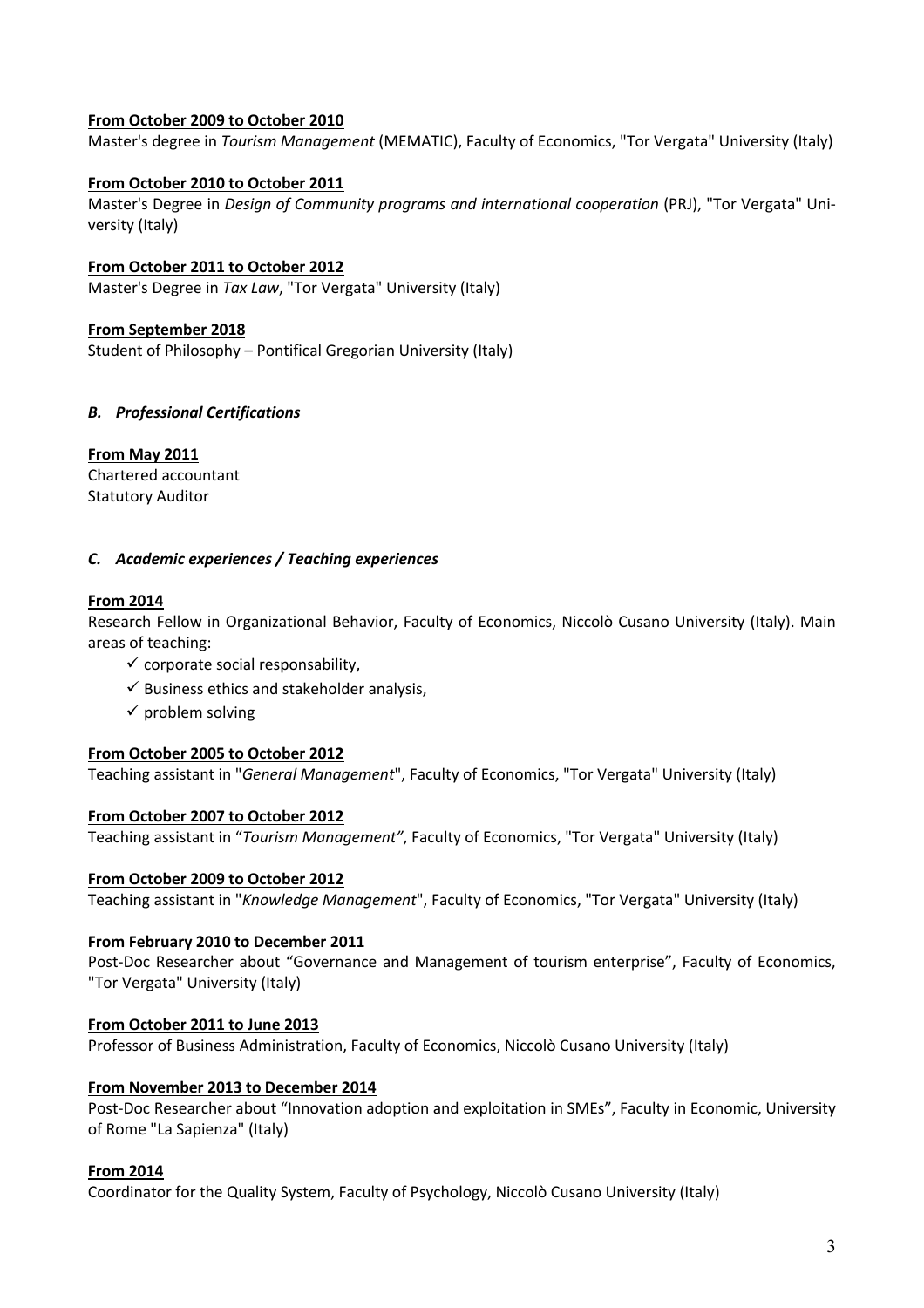# **From 2014**

Senior Lecturer of Knowledge Management, Faculty of Psychology, Niccolò Cusano University (Italy)

# **From 2015**

Senior Lecturer of Organizational Behavior, Master in *Project Management*, Faculty of Economics, Niccolò Cusano University (Italy)

# **From 2015**

Senior Lecturer of Organizational Behavior, Master in *HRM,* Faculty of Economics, Niccolò Cusano University (Italy)

# **From 2015**

Senior Lecturer of Organizational Behavior, Master in Health Management*,* Faculty of Economics, Niccolò Cusano University (Italy)

## *D. Research fields*

- 1. Network analysis
- 2. Knowledge management and business innovation
- 3. Tourism and hospitality management
- 4. Women in business
- 5. Creating conditions and development of SMEs

## *E. Publications*

*Books*

VALERI M. (2021), *New governance and management in tourist destinations,* IGI Global Publishing, Hershey PA, USA (ISBN: 9781668438893; DOI: 10.4018/978-1-6684-3889-3)

VALERI M. (2021) (Ed.), *Tourism risk. Crisis and recovery management*, Emerald Publishing, UK (ISBN: Print – 9781801177092; PDF – 9781801177085; EPUB – 9781801177108)

VALERI M., KATSONI V. (Eds.) (2021), *Gender and tourism: challenges and entrepreneurial opportunities*, Emerald Publishing, UK (ISBN: Print – 9781801173230; PDF – 9781801173223; EPUB – 9781801173247)

VALERI M., PECHLANER H., SCUTTARI A. (2021), *Resilienza e sostenibilità. Risposte locali a dinamiche globali,* Giappichelli, Torino (ISBN: 978-88-921-2105-8)

VALERI M., PECHLANER H., GON M. (2016), *Innovazione, sostenibilità e competitività. Teoria ed evidenze empiriche*, Giappichelli, Torino

VALERI M. (2013), *Evoluzioni dell'impresa turistica. Agriturismi e alberghi diffusi,* Aracne, Roma

VALERI M. (2011), *The Role of Time for the Competitiveness of SMEs in the Service Sector*, DSI Essays Series, No. 17, McGraw-Hill

PECHLANER H., PANICCIA P., VALERI M., RAICH F. (a cura di) (2012*), Destination governance,* Giappichelli, Torino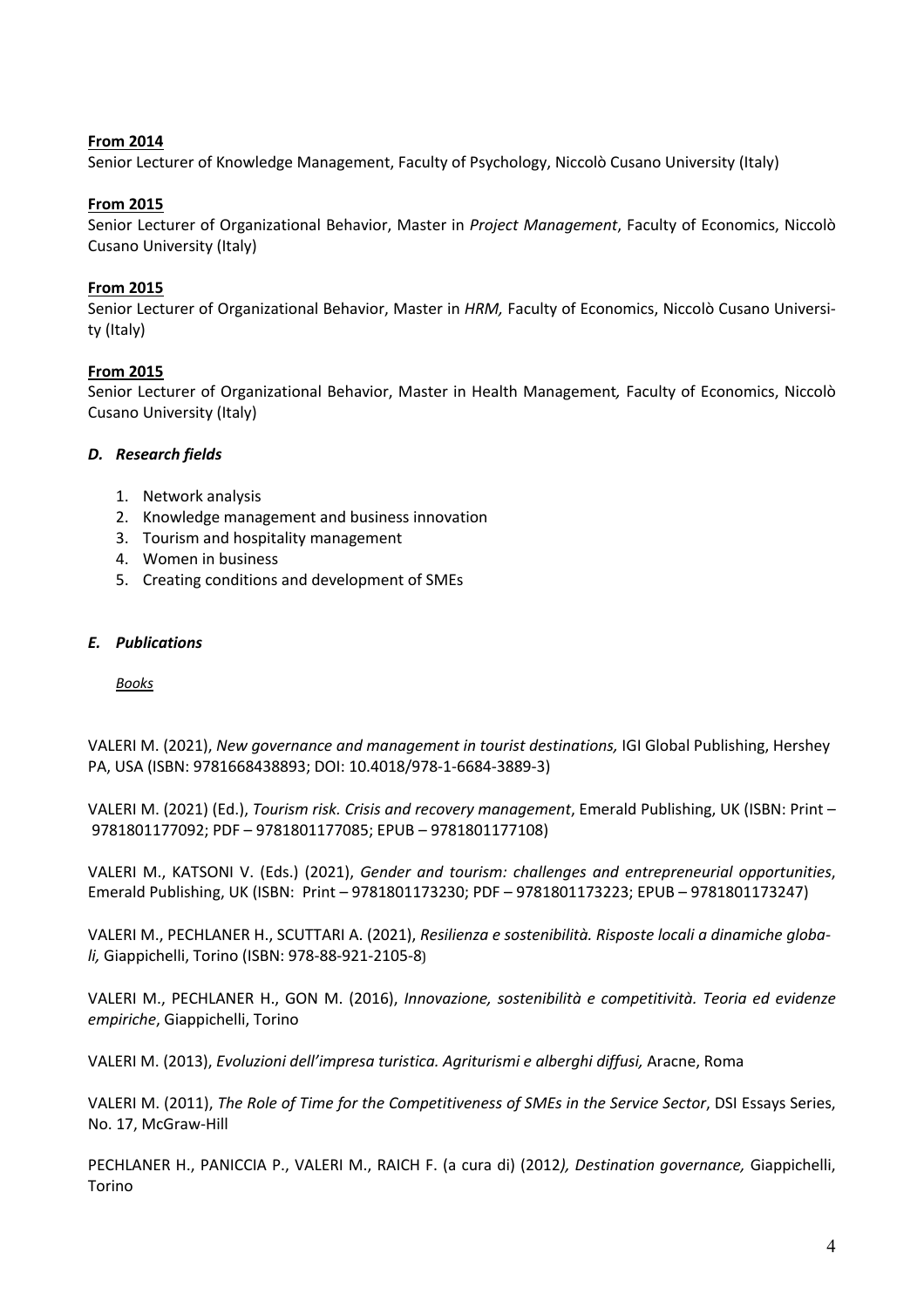PANICCIA P., SILVESTRELLI P., VALERI M. (a cura di) (2010), *Economia e management delle attività turistiche e culturali. Destinazioni, imprese, esperienza. Contributi di ricerca,* Giappichelli, Torino

#### *Journals*

OBERMAYER, N., KŐVÁRI, E., LEINONEN, J., BAK, G., VALERI, M. (2021), "How social media practices shape family business performance: the wine industry case study", **European Management Journa**l. DOI: 10.1016/j.emj.2021.08.003

SANTUS KUMAR DEB, MOHANTY, P. P., VALERI, M. (2022), "Promoting Family Business in Handicrafts Through Local Tradition and Culture: An Innovative Approach", *Journal of Family Business Management*. DOI: 10.1108/JFBM-10-2021-0131

VALERI, M., BAGGIO, R. (2021), "Editorial", *Journal of Organizational Change Management.* DOI 10.1108/JOCM-11-2021-0333

SOUSA, B., VELOSO, C., MAGALHÃES, D., WALTER, C., VALERI, M. (2021), "Encouraging consumer loyalty: the role of family business in hospitality", *Journal of Family Business Management*. DOI: 10.1108/JFBM-10- 2021-0134

SHEKHAR, GUPTA, A., VALERI, M. (2021), "Mapping research on family business in tourism and hospitality: A bibliometric analysis", *Journal of Family Business Management*. DOI: 10.1108/JFBM-10-2021-0121

CAMILLERI, M. A., VALERI, M. (2021), "Thriving family businesses in tourism and hospitality: A systematic review and a synthesis of the relevant literature", *Journal of Family Business Management***.** DOI: 10.1108/JFBM-10-2021-0133

ALVES, H. M., SOUSA, B., CARVALHO, A., SANTOS, V., DIAS, A. L., VALERI, M. (2021), "Encouraging brand attachment and promotional management: pet-friendly segment", *Journal of Tourism, Heritage & Services Marketing (in press)*

VALERI M., BAGGIO R. (2021a), "Italian tourism intermediaries: a social network analysis exploration", *Current Issues in Tourism*, 24(9), pp. 1270-1283. DOI: https://doi.org/10.1080/13683500.2020.1777950

VALERI M., BAGGIO R. (2021b), "Increasing the efficiency of knowledge transfer in an Italian tourism system: a network approach", *Current Issues in Tourism.* DOI: 10.1080/13683500.2021.1937960

VELOSO, C. M., WALTER, C. E., SOUSA; B., OLIVERA, M., VALERI, M. (2021), "Academic tourism and transport services: student perceptions from a social responsibility perspective", **Sustainability**. DOI: https://doi.org/10.3390/su13168794

ANJO A. M., SANTOS V., DIAS A. L., VALERI M., SOUSA B. (2021), "Digital literary tourism mapping. A study of the implementation potential in Lisbon", *Journal of Tourism, Heritage & Services Marketing*, 7(2). DOI: https://doi.org/10.5281/zenodo.5550663

SANTOS V., RAMOS P., SOUSA B., ALMEIDA N., VALERI M. (2021), "Factors influencing touristic consumer behavior", *Journal of Organizational Change Management*. DOI: 10.1108/JOCM-02-2021-0032

SANTOS V., SOUSA B., RAMOS P., VALERI M. (2021), "Emotions and Involvement in Tourism Settings", *Current Issues in Tourism.* DOI: 10.1080/13683500.2021.1932769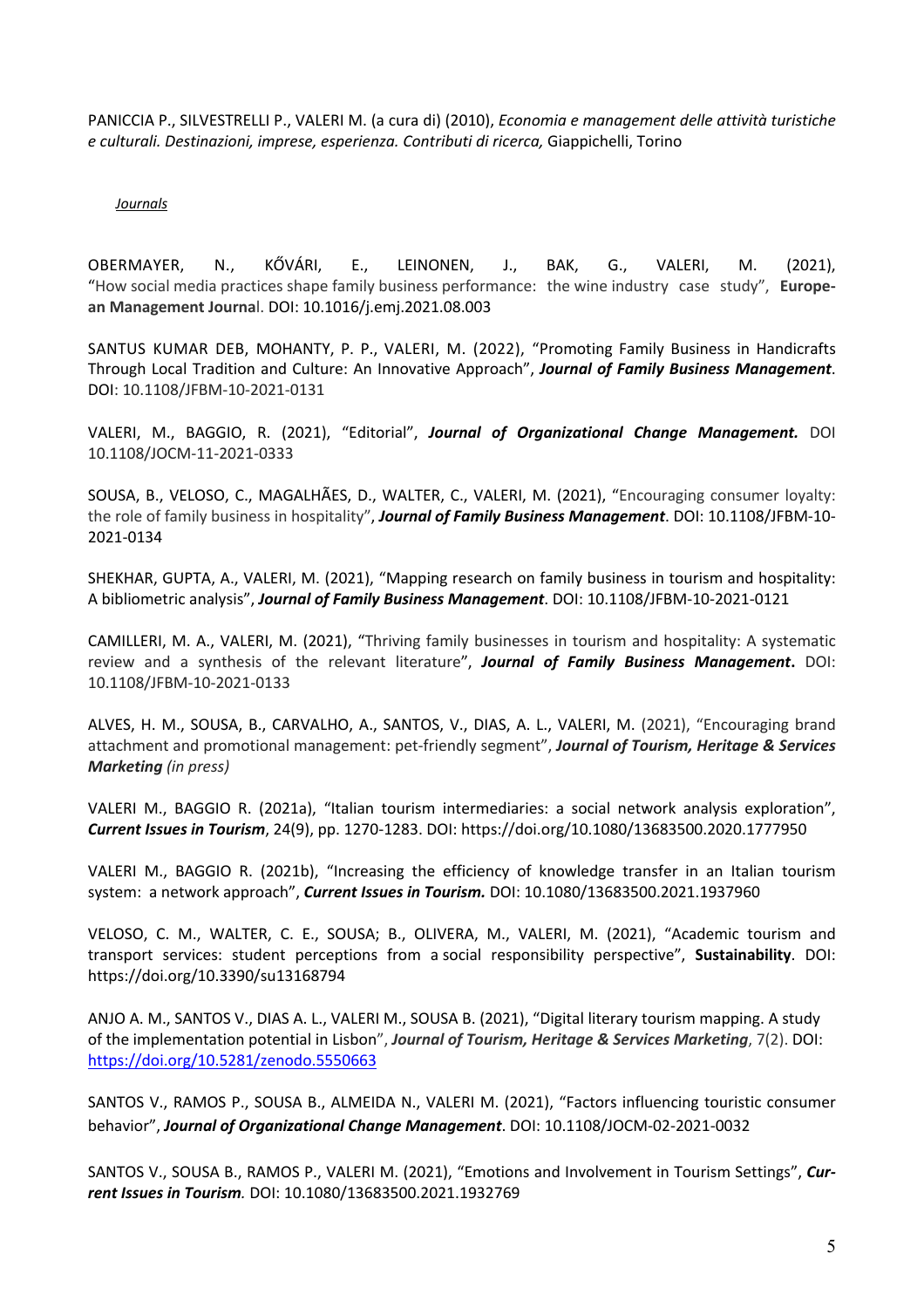TOANOGLOU M., CHEMLI S., VALERI M. (2021), "The organizational impact of COVID-19 crisis on travel perceived risk across four continents", *Journal of Organizational Change Management*. DOI 10.1108/JOCM-12-2020-0369

SARKAR A., CHAKRABORTY P., VALERI M. (2021), "People's percesption on dark tourism: a quantitative", *Current Issues in Tourism.* DOI: http://dx.doi.org/10.1080/13683500.2021.1889483

SANTOS V., RAMOS P., SOUSA B., VALERI M. (2021), "Towards a framework for the global wine tourism system", *Journal of Organizational Change Management,* https://doi.org/10.1108/JOCM-11-2020-0362

KUMAR S., VALERI M., SHEKHAR (2021), "Understanding the relationship among factors influencing rural tourism: A hierarchical approach", *Journal of Organizational Change Management.* DOI 10.1108/JOCM-01-2021-0006

CHEMLI S., TOANOGLOU M., VALERI M. (2020), "The impact of Covid-19 media coverage on tourist's awareness for future traveling", *Current Issues in Tourism*. DOI 10.1080/13683500.2020.1846502

BAGGIO R., VALERI M. (2020), "Network science and sustainable performance of family businesses in tourism", *Journal of Family Business Management.* DOI 10.1108/JFBM-06-2020-0048

ALBATTAT, A., JAMALUDIN, A., ZURAIMI, N.S.M., VALERI, M. (2020), "Visit Intention and Destination Image in Post- Covid- 19 Crisis Recovery", *Current Issues in Tourism*, 24(17), pp. 2392-2397. DOI: https://doi.org/10.1080/13683500.2020.1842342

VALERI M., FONDACARO R., DE ANGELIS C., BARELLA P. (2020), "The use of cryptocurrencies for hawala in the Islamic finance", *European Journal of Islamic Finance*, DOI: http://www.ojs.unito.it/index.php/EJIF

ARCESE G., VALERI M., POPONI S., ELMO G.C. (2020), "Innovative drivers for Family business models in tourism", *Journal of Family business Management*, 11(4), pp. 402-422. DOI: https://doi.org/10.1108/JFBM-05-2020-0043

ELMO G.M., ARCESE G., VALERI M., POPONI S., PACCHERA, F. (2020), "Sustainability in tourism as innovation driver: an analysis of family business reality", *Sustainability, 12(15)*, 6149. DOI: https://doi.org/10.3390/su12156149

VALERI M., BAGGIO R. (2020b), "A critical reflection on the adoption of blockchain in tourism", *Journal Information Technology and Tourism,* 23 (2), pp. 121-132. DOI: 10.1007/s40558-020-00183-1

VALERI M., BAGGIO R. (2020), "Social network analysis: organizational implications in tourism management", *International Journal of Organizational Analysis*, 29(2), pp. 342-353. DOI: 10.1108/IJOA-12- 2019-1971

VALERI M., FADLON L. (2018), "Co-evolutionary prospects in tourism", *International Journal of Business and Management*, Vol. 13, N. 9, pp. 95-105. DOI:10.5539/ijbm.v13n9p95

VALERI M., FADLON L. (2017), "Coevoluzione tra la destinazione turistica e le imprese turistiche", *Economia e Diritto del Terziario***,** n. 2, pp. 271-291;

VALERI M., PAOLONI P. (2017), "Competitiveness and sustainability in tourism industry: the albergo diffuso case study", *International Journal of Business and Management*, Vol. 12, N. 12, pp. 107-118. DOI: 10.5539/ijbm.v12n12p107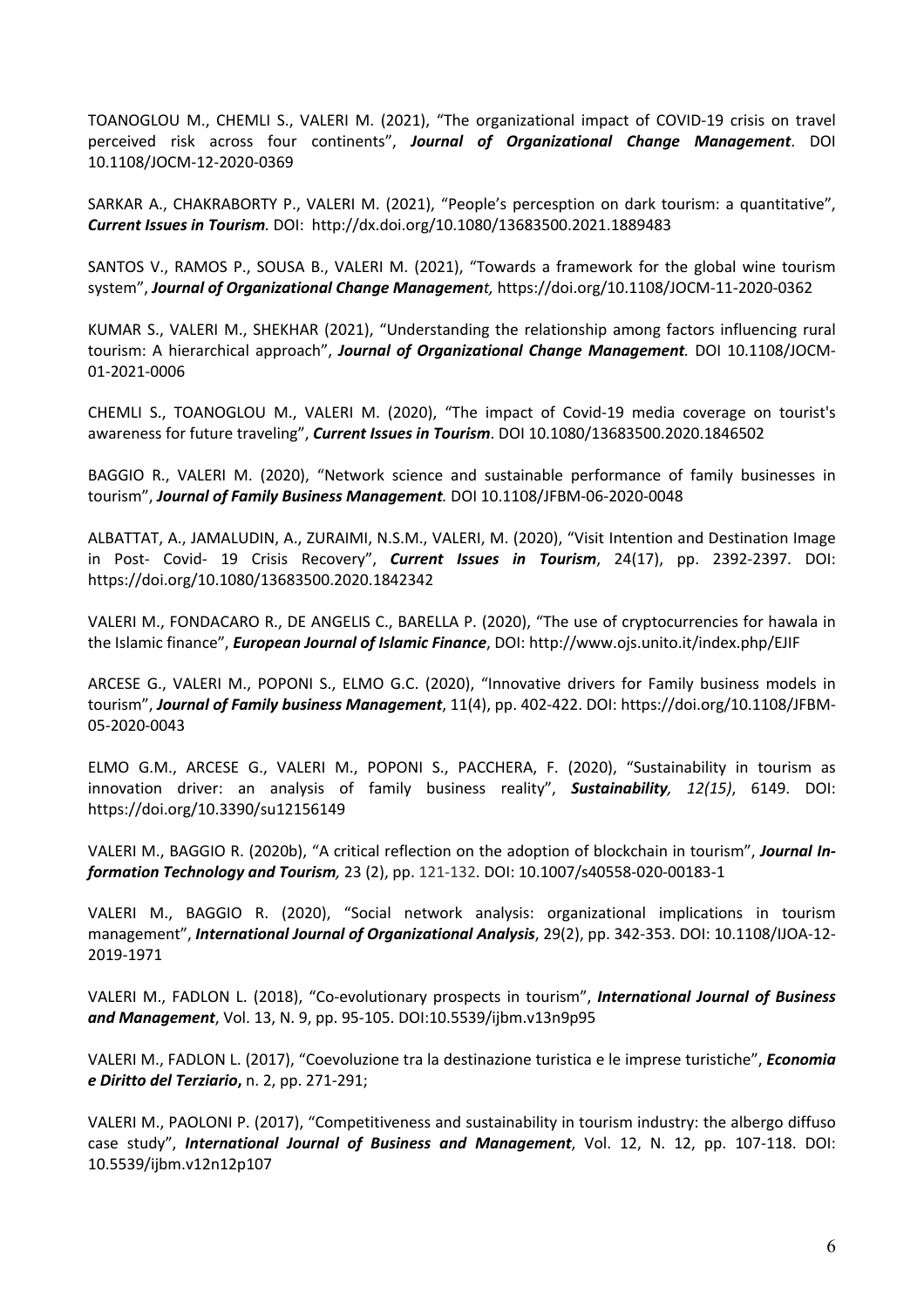PAOLONI M., VALERI M., PAOLONI P. (2017b), "Immigrant women's entrepreneurship: is there a development model in Italy?", *African Journal of Business Management*, Vol. 11, N. 15, pp. 357-366. DOI: 10.5897/AJBM2017.8342

PAOLONI M., VALERI M., PAOLONI P. (2017a), "Development perspectives of relational capital in womenled firms", *International Journal of Business and Management*, Vol 12, N.9, pp. 66-76. DOI: 10.5539/ijbm.v12n9p66

VALERI M. (2016), "Prospettive co-evolutive nel settore turistico: il caso dell'albergo diffuso", *Esperienze d'Impresa,* n.2, pp. 19-37

VALERI M., PAOLONI P. (2016), "Verso prospettive di consolidamento dell'imprenditoria femminile immigrata in Italia", *Esperienze d'Impresa,* n. 1, pp. 101-124

VALERI M., FADLON L. (2016), "Sustainability in tourism: an originality and hospitality business in Italy", *Tourismos*, Vol. 11, No. 1, pp. 1-18

VALERI M. (2016), "Networking and cooperation practices in the Italian tourism business", *Journal of Tourism, Heritage & Services Marketing,* Vol. 2, No. 1, pp. 30-35. DOI: http://doi.org/10.5281/zenodo.376333

VALERI M. (2015), La sostenibilità turistica: dai modelli di analisi alla responsabilità delle Istituzioni, *Esperienze d'Impresa*, n. 2, pp. 111-126;

VALERI M. (2015), Sustainability development and competitiveness of Rome as a tourist destination**,** *Tourism and Hospitality Management*, Vol. 21, No. 2, 203 – 218.DOI: https://doi.org/10.20867/thm.21.2.7

VALERI M., BAIOCCO S. (2012), "The integration of a Swedish minority in the hotel business culture: the case study Riva del Sole", *Tourism Review,* Vol*.* 67, No. 1. DOI https://doi.org/10.1108/16605371211216378

PANICCIA P., VALERI M., (2008b) Relazioni e cooperazione per la competitività delle tipicità rurali: il business del nocciolo viterbese, *Esperienze di impresa*, n. 2

## *Book chapters*

ALFANDI A. M., VALERI M. (2021), "Electronic Word of Mouth Effects on Middle East Destinations Overall Image and behavioral Intention: an Empirical Study in Jordan", In VALERI M. (Ed), *New governance and management models in tourist destinations,* IGI Global Publishing

BELIAS, D., ROSSIDIS, I., PAPADEMETRIOU, C., VALERI, M. (2021), "Destination governance: the role of local authorities in Greek tourism's marketing", In VALERI M. (Ed), *New governance and management models in tourist destinations,* IGI Global Publishing

MIRA, M. R. C., MÓNICO, L. S. M., BREDA, Z., VALERI, M. (2021), *"*Governance factors which influence the internationalization of tourism destinations: The perspective of Portuguese DMOs", In VALERI M. (Ed), *New governance and management models in tourist destinations,* IGI Global Publishing

GAJDOŠÍK, T., VALERI, M. (2021), *"*Smart destination governance: A complexity approach", In VALERI M. (Ed), *New governance and management models in tourist destinations,* IGI Global Publishing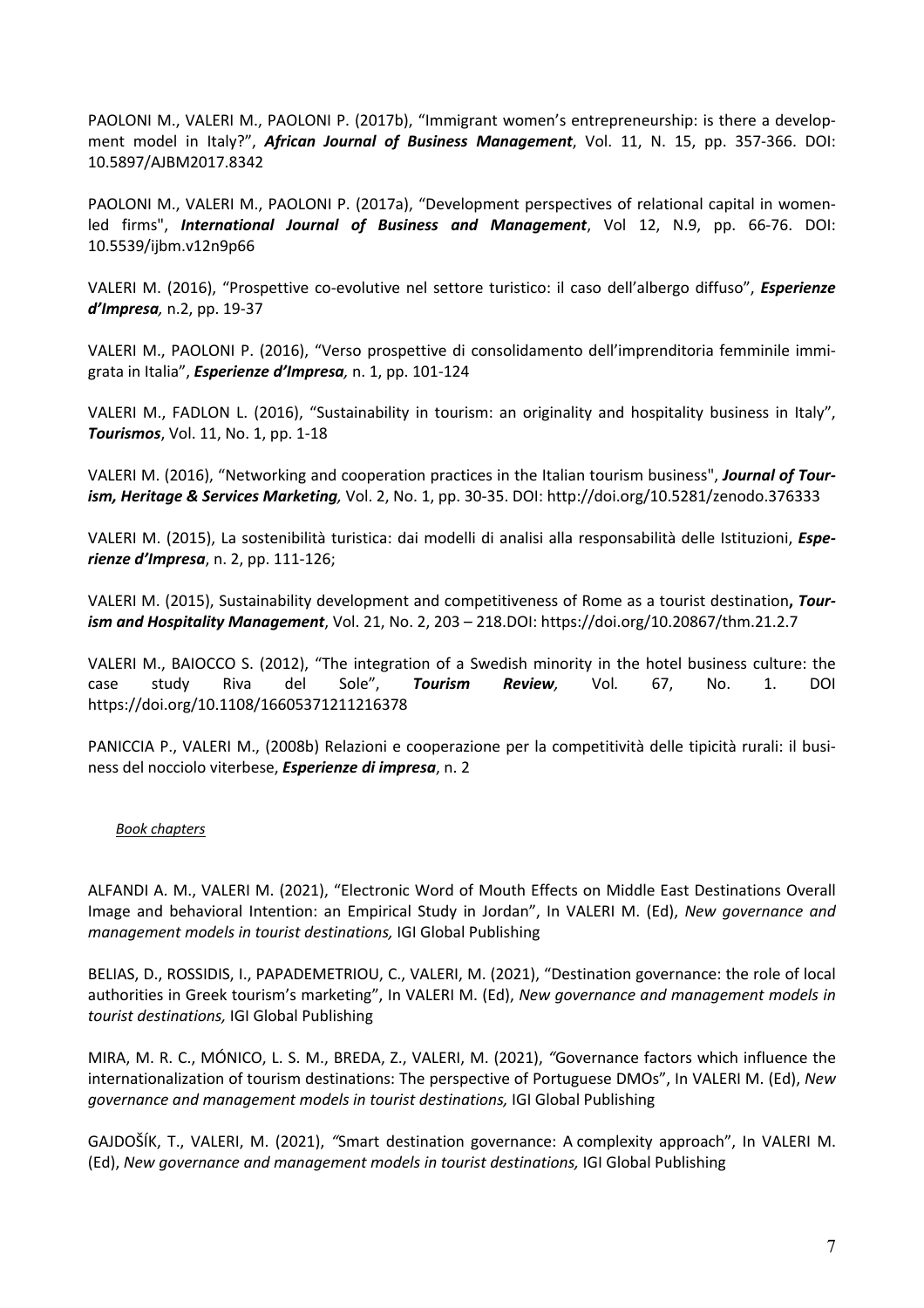POULAKI, P., KRITIKOS, A., VASILAKIS, N., VALERI, M. (2021), *"*The contribution of female creativity to the development of gastronomic tourism in Greece: The case of the island of Naxos in the South Aegean Region", In VALERI M. (Ed), *New governance and management models in tourist destinations,* IGI Global Publishing

KŐVÁRI, E., LŐRINCZ, K., VALERI, M. (2021), *"*Veszprém-Balaton 2023 European Capital of Culture title for sustainable cooperation: the key role of local and regional stakeholders' network", In VALERI M. (Ed), *New governance and management models in tourist destinations,* IGI Global Publishing

VALERI, M., PECHLANER, H., SCUTTARI, A. (2021), "Resilienza e sostenibilità: governance e relazioni per una cultura dello sviluppo sostenibile", In VALERI M., PECHLANER H., SCUTTARI A. (Eds), *Resilienza e sostenibilità. Risposte locali a dinamiche globali,* Giappichelli, Torino

POULAKI, P., STAVRAKAKIS, I., TARAZONAS, D., VASILAKIS, N., VALERI, M. (2021), "Sustainable Development and Cultural Heritage in Greece", In VALERI M., PECHLANER H., SCUTTARI A. (Eds), *Resilienza e sostenibilità. Risposte locali a dinamiche globali,* Giappichelli, Torino

DONBAK, E. R., KIRPIK, G., VALERI, M. (2021), "An Overview of Crisis Management in Hospitality Enterprises: The Case of Operating at an International Level Hotel in Adiyaman", In VALERI M. (Ed), *Tourism risk. Crisis and recovery management*, Emerald Publishing

BELIAS, D., IOANNIS, R., VALERI, M. (2021), "Tourism in crisis- The impact of climate change on the tourist industry", In VALERI M. (Ed), *Tourism risk. Crisis and recovery management*, Emerald Publishing

HASANAT, O., ALHELALAT, J.A., VALERI M. (2021), "Women leadership in the Jordanian hospitality sector: obstacles and future opportunities", In VALERI M., KATSONI V. (eds.), *Gender and Tourism: Challenges and Entrepreneurial Opportunities*, Emerald Publishing

KOLIOPOULOS T.K., VALERI M. (2021), "Environmental Health Sustainable Ecological Tourism in Crisis: Perspectives and Solutions in the Age of Austerity and Risk Assessment", In VALERI M. (Ed), *Tourism risk. Crisis and recovery management,* Emerald Publishing

KUMAR, S., SHEKHAR, VALERI, M., SAGEENA, G. (2021), "Spiritual Tourism Transition: An Ethos of Hope during COVID-19 crisis from Indian Perspectives", In VALERI M. (Ed), *Tourism risk. Crisis and recovery management*, Emerald Publishing

POULAKI P., STAVRAKAKIS, I., TARAZONAS, D., VASILAKIS, N., VALERI M. (2021), "Crisis management in tourism: Covid – 19 Pandemic in Greece", In VALERI M. (Ed), *Tourism risk. Crisis and recovery management*, Emerald Publishing

POULAKI, P., LAGOU M., VALERI, M. (2021), "The role of female entrepreneurship to the development of agritourism in Greece", In (eds), VALERI M., KATSONI V. (eds.), *Gender and Tourism: Challenges and Entrepreneurial Opportunities*, Emerald Publishing

PUTU, D. S. P., PITANA, I. G., VALERI, M. (2021), "Natural and man-made crisis management in a small island tourism destination: the case of Bali", In VALERI M. (Ed), *Tourism risk, crisis and recovery management*, Emerald Publishing

SOUSA, B., VAREIRO, L., MARQUES, A. R., SANTOS, V. R., VALERI, M. (2021), "The Impact of River Tourism on the Development of the Demarcated Regions in specific (post-pandemic crisis) contexts: The Case of Cruise Ships", In VALERI M. (Ed), *Tourism risk. Crisis and recovery management*, Emerald Publishing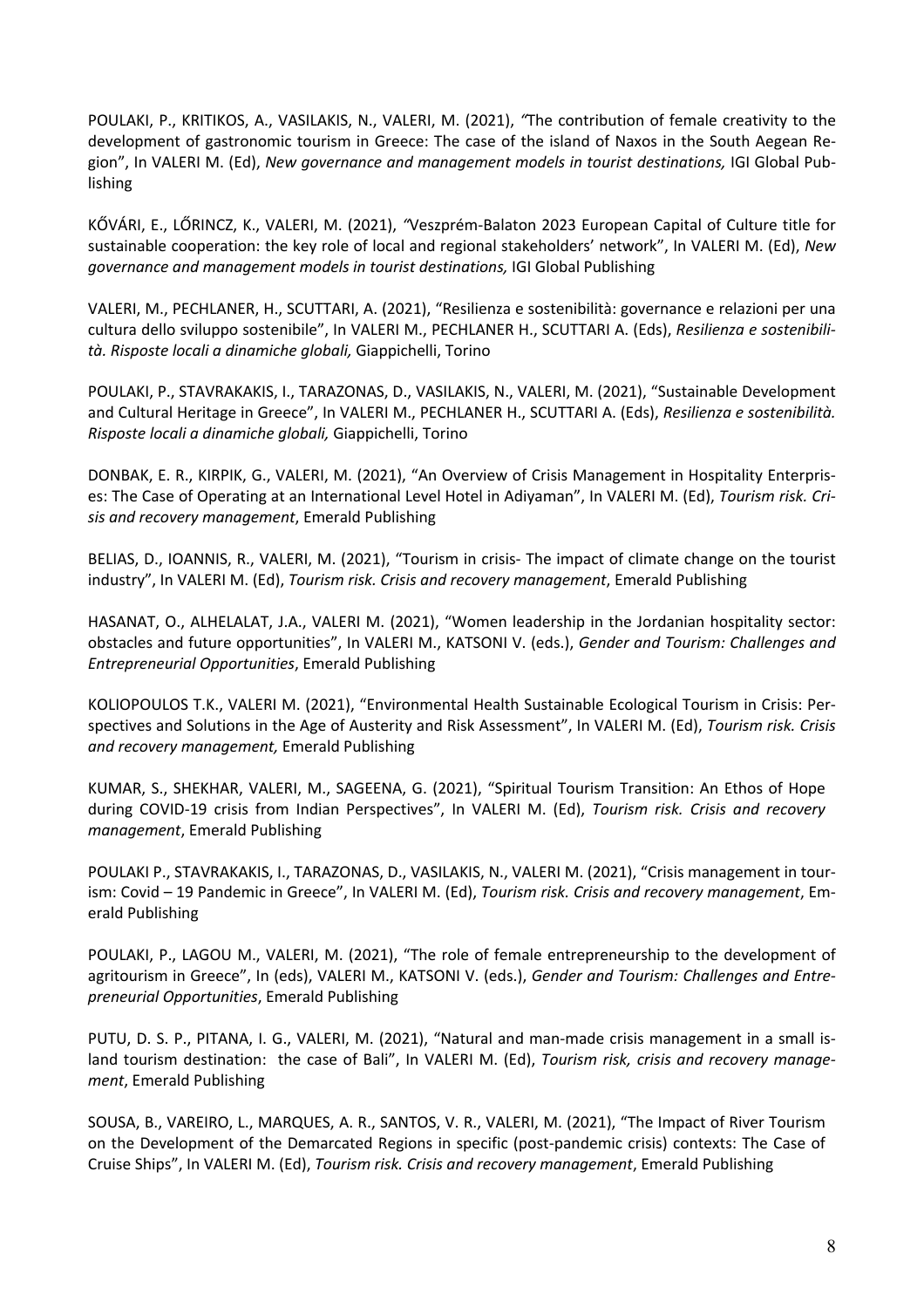VALERI M., FADLON L. (2021), Co-evolution in tourism, In D. BUHALIS (Ed.), *Encyclopedia of Tourism Management and Marketing*, Cheltenham UK: Edward Elgar Publishing (ISBN: 9781800377479; eISBN: 9781800377486; DOI: https://doi.org/10.4337/9781800377486)

VALERI, M., KATSONI, V. (2021), "Female entrepreneurship in tourism", in VALERI M., KATSONI V. (eds.), *Gender and Tourism: Challenges and Entrepreneurial Opportunities*, Emerald Publishing

VALERI M. (2020), Blockchain technology: adoption perspectives in tourism, in (Ed), RATTEN V., *Entrepreneurship and organizational change: Managing innovation and creative capabilities*, Springer (ISBN: 978-3- 030-35414-5)

VALERI M. (2019), Co-evolutionary prospects and sustainability, in (eds), RATTEN, V., RAMIREZ PASILLAS, M., and LUNDBERG, M., *Managing Sustainable Innovation*, Routledge (ISBN: 9780367210311)

VALERI M., DE ANGELIS C., ELMO G.M., FONDACARO R. (2019), Organizational impact on the adoption of new technologies in tourism, In Vicky Katsoni, Thanasis Spyriadis (Eds), *Cultural and Tourism Innovation in the Digital Era*, Springer (ISBN: 978-3-030-36341-3)

VALERI M., FADLON L. (2019), Entrepreneurship and co-evolution in tourism, In Vicky Katsoni, Marival Segarra-Oña (Eds), *Smart Tourism as a Driver for Culture and Sustainability* - Fifth International Conference IACuDiT, Athens 2018, Springer (ISBN 978-3-030-03909-7)

SUDARIC T, ZMAIC K, PAOLONI P., VALERI M., BOKUM D. (2018), "Italian vs Croatian cooperative system", 53rd Croatian and 13th International Symposium on Agriculture, Faculty of Agriculture, University Josip Juraj Strossmayer in Osijek, 18 – 23 February 2018 (ISSN: 2459-5543)

VALERI M. (2018), Quale modello di governance per la destinazione turistica Italia? In PECHLANER H., AN-GELINI P., SCUTTARI A. (Eds), *Destination Greenitaly. Modelli di governance turistica dalle Alpi al Mediterraneo*, Aracne, Roma

PAOLONI P., VALERI M. (2018), "Competitiveness and Relational Capital: Women in Management in the sector of Immigrants Reception", In AZEVEDO A., MESQUITA A. (Eds), *Proceedings of the International Conference on Gender Research*, ISCAP Porto, Portugal, 12-13 April 2018 (ISBN: 978-1-911218-77-7)

PAOLONI P, VALERI M (2018), Female entrepreneurship and management in the immigrant reception sector in Italy. In PAOLONI P, LOMBARDI R. (eds), *Advances in Gender and Cultural Research in Business and Economics*. Springer, ISBN: 978-3-030-00334-0

PAOLONI P., VALERI M. (2017), "An overview on immigrant women's entrepreneurship in the italian context". In PAOLONI P, LOMBARDI R. (eds), *Gender Issues in Business and Economics*. Springer, ISBN: 978-3- 319-65193-4

VALERI M. (2017), "The model of albergo diffuso: a sustainable hospitality business in Italy?", 3rd Heritage, Tourism and Hospitality International Conference (HIHTC) Pori, Finland September 27-29

VALERI M. (2017), "Sviluppo dell'imprenditoria immigrata: tra dinamismo e prospettive di consolidamento", in PAGANO A. (a cura di), *Migrazioni internazionali: uno studio interdisciplinare*, Edicusano editore, Roma

VALERI M., PAOLONI P. (2016), "Capitale relazionale e sviluppo sostenibile nelle micro e piccole imprese di servizi", in PAOLONI P. (a cura di), *Studi di genere: il mondo femminile in un percorso interdisciplinare,* Edicusano editore, Roma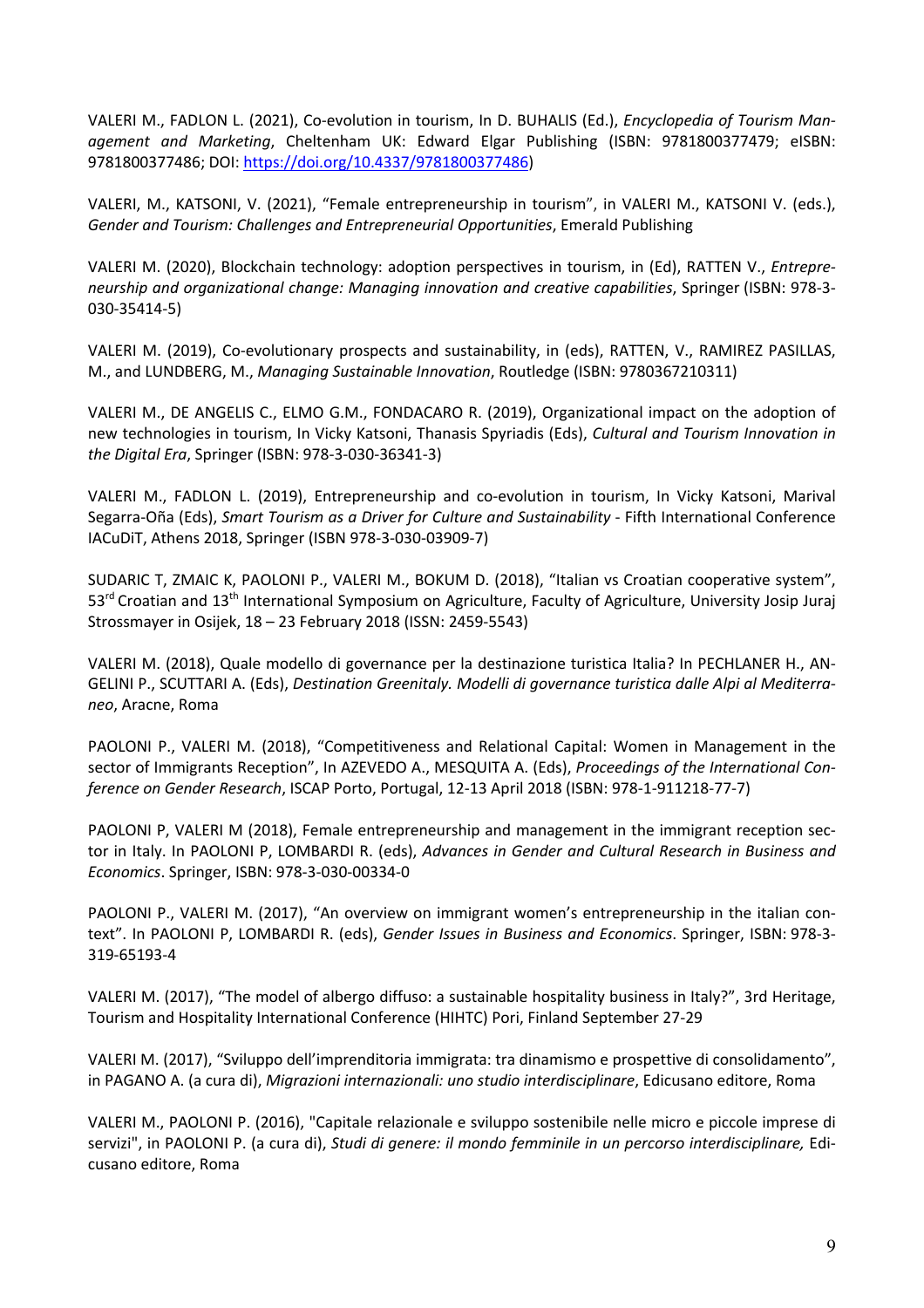VALERI M. (2016), "Governance e sviluppo sostenibile delle imprese turistiche", in VALERI M., PECHLANER H., GON M. (a cura di), *Innovazione, sostenibilità e competitività. Teoria ed evidenze empiriche*, Giappichelli editore, Torino

PANICCIA P., SILVESTRELLI P., MONTELLA M., ROZERA C., VALERI M. (2013), "Innovare nell'ottica della sostenibilità. L'esempio dell'"albergo diffuso": un progetto di valorizzazione per il territorio", in FRANCH M., MARTINI M. (a cura di), *Management per la sostenibilità dello sviluppo turistico e la competitività delle destinazioni*, Il Mulino, Bologna

PANICCIA, P., MINGUZZI, A., VALERI, M. (2012), "Coevoluzione tra impresa e destinazione turistica. L'esperienza innovativa dell' "albergo diffuso*"* in PILOTTI L. (a cura di), *Creatività, innovazione e territorio. Ecosistemi del valore per la competizione globale*, Il Mulino, Bologna;

PECHLANER H., PANICCIA P., VALERI M., RAICH F. (2012), "Dal Destination management alla destination governance: problemi e prospettive", in PECHLANER H., PANICCIA P., VALERI M., RAICH F. (a cura di) (2011*), Destination governance,* Giappichelli, Torino

VALERI M. (2012), "La destinazione turistica e il ruolo delle relazioni intersistemiche", in PECHLANER H., PANICCIA P., VALERI M., RAICH F. (a cura di) (2011*), Destination governance,* Giappichelli, Torino

VALERI M., LUCARELLI F. (2010), "L'offerta turistica di qualità. Il caso Gartour", in PANICCIA P., SILVESTRELLI P., VALERI M., (a cura di) *Economia e management delle attività turistiche e culturali. Destinazioni, imprese, esperienza. Contributi di ricerca,* Giappichelli, Torino

VALERI M. (2009), L'esperienza di Brembo nella misurazione degli intangible assets, in AA.VV. (a cura di), *Evoluzioni tecniche ed organizzative nel settore dei servizi. Casi aziendali*, Giappichelli, Torino

PANICCIA P., PECHLANER H., VALERI M. (2010), "The Importance of the Time of Experience in the Innovation of Tourism Business. The Sextantio Albergo Diffuso" in Weiermair, K., Go, F., Keller, P., PECHLANER H.(eds.) *Entrepreneurship and Innovation in Tourism*, Erich Schmidt Verlag, Berlin

PANICCIA P., VALERI M. (2010b), "Enhancing knowledge in tourist firms: between maintenance and change", in P. Keller, T. Bieger (eds), "*Managing Change in Tourism: creating opportunities - overcoming obstacles"*, Erich Schmidt Verlag, Berlin

PANICCIA P., VALERI M. (2010a) "Innovazioni made in Italy: da borgo ad albergo", in *II turismo culturale: nuovi orientamenti di sviluppo economico-sociale*, in occasione del BIT - Borsa Internazionale del Turismo, Milano, 18-21 Febbraio

PANICCIA P., VALERI M. (2008a), "Destinazione turistica e impresa immobiliare: nuove prospettive di ricerca", *Annuario del Turismo e della Cultura*, Touring Club Italiano, Milano

PANICCIA P., SLVESTRELLI P., VALERI M*.* (2010B), *"*Innovazioni made in Italy nel management alberghiero. La realtà degli "alberghi diffusi", in PANICCIA P., SILVESTRELLI P., VALERI M., (a cura di) *Economia e management delle attività turistiche e culturali. Destinazioni, imprese, esperienza. Contributi di ricerca,* Giappichelli, Torino

PANICCIA P., PECHLANER H., VALERI M. (2007), "Da borgo ad albergo. Il caso Sextantio", in *La Rivista del Turismo*, n. 4, Touring Club

PANICCIA P., PECHLANER H., VALERI M. (2007), "Il Tempo dell'esperienza nell' innovazione dell'impresa turistica. L'albergo diffuso Sextantio", in Tavoletti E., (a cura di), *Il settore immobiliare visto attraverso la case study research*, Giappichelli, Torino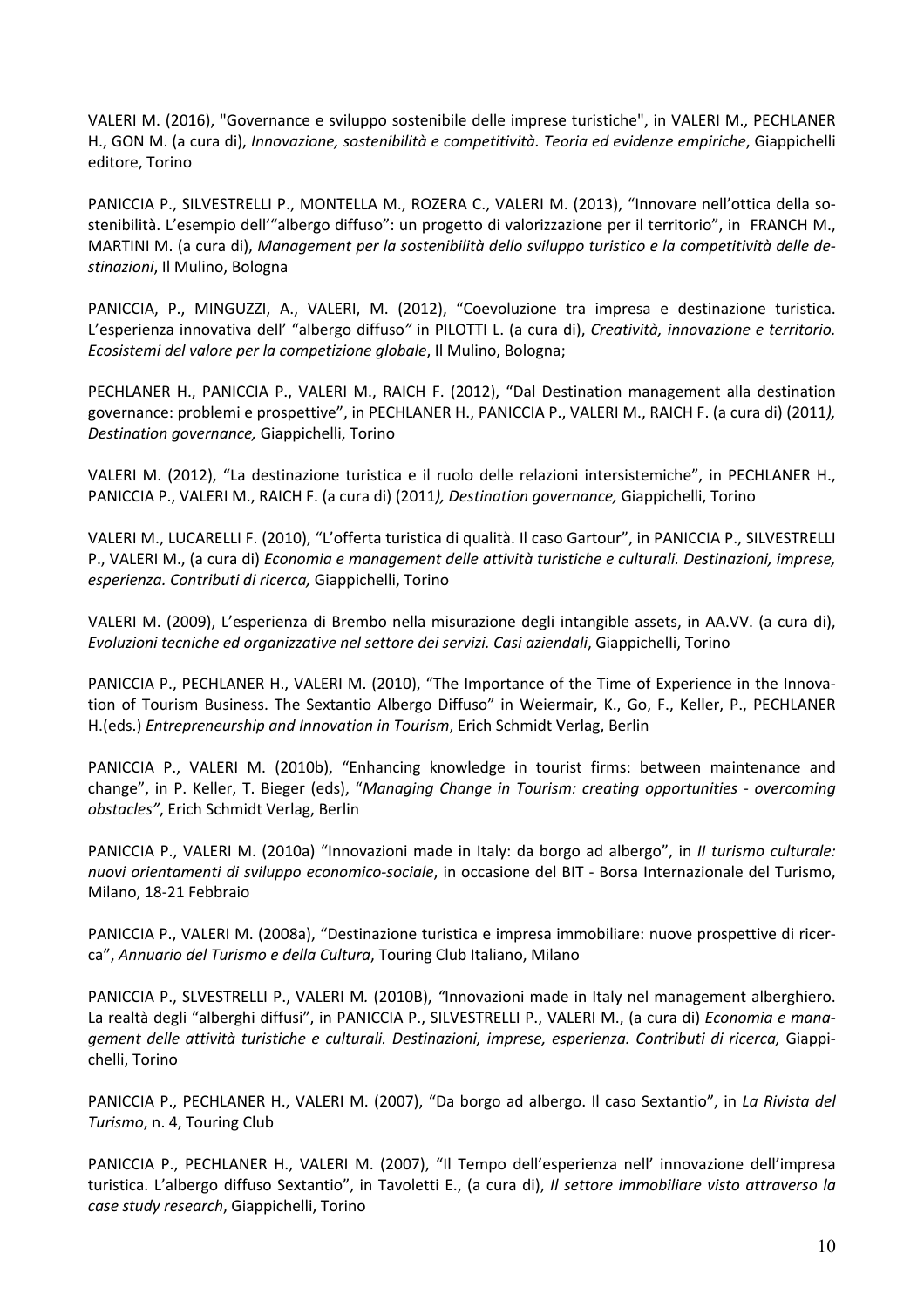VALERI M. (2006), "Una evidenza empirica sull'apprendimento organizzativo: il caso del Gruppo Acea", in PANICCIA P., (a cura di), *Creazione e valorizzazione della conoscenza in impresa*, Aracne, Roma

VALERI M. (2006), "Un approccio di filiera sistemico-imprenditoriale per l'analisi della competitività delle imprese rurali" (parag.6); "La struttura della filiera corilicola viterbese: fasi di lavorazione e relativi output" (parag. 6.1); "Gli attori della filiera e i comportamenti strategici delle imprese leader" (parag. 6.2), in C. CIAPPEI, (a cura di) *La valorizzazione economica delle tipicità locali tra localismo e globalizzazione,* Firenze University Press, Firenze

# *F. Guest Editor experiences*

# *Guest Editor Book chapters*

VALERI M. (2021), *New governance and management in tourist destinations,* IGI Global Publishing (ISBN: 9781668438893; DOI: 10.4018/978-1-6684-3889-3)

VALERI M. (2021) (Eds), *Tourism risk, crisis and recovery management*, Emerald Publishing (ISBN: Print – 9781801177092; PDF – 9781801177085; EPUB – 9781801177108)

VALERI M., KATSONI V. (Eds.) (2021), *Gender and tourism: challenges and entrepreneurial opportunities*, Emerald Publishing (ISBN: Print – 9781801173230; PDF – 9781801173223; EPUB – 9781801173247)

VALERI M., PECHLANER H., SCUTTARI A. (Eds.) (2021), *Resilienza e sostenibilità: interfacce tra dinamiche globali e azioni locali*, Giappichelli, Roma

VALERI M., PECHLANER H., GON M. (Eds.) (2016), *Innovazione, sostenibilità e competitività. Teoria ed evidenze empiriche*, Giappichelli, Torino

PECHLANER H., PANICCIA P., VALERI M., RAICH F. (Eds.) (a cura di) (2012*), Destination governance,* Giappichelli, Torino

PANICCIA P., SILVESTRELLI P., VALERI M., (Eds.) (2010), *Economia e management delle attività turistiche e culturali. Destinazioni, imprese, esperienza. Contributi di ricerca,* Giappichelli, Torino

## *Guest Editor journal*

VALERI, M., CHEMLI, S., TOANOGLOU, M., J. L. DEL VAL ROMAN (2022), *"Digital Transformation of Tourism Industry and Innovation Challenges", European Journal of Innovation Management* (*Editor-in-Chief:* Vincenzo Corvello, University of Calabria, Italy)

VALERI M. (2021), "Family business in tourism and hospitality", *Journal of Family Business Management* (*Editor-in-Chief:* Claire Seaman, Queen Margaret University*,* UK)

VALERI M., BAGGIO R. (2021), "Knowledge management: paradigms, approaches and methods", *Journal of Organizational Change Management (Editor-in-Chief:* Slawomir Magala, Rotterdam School of Management, Erasmus University, Netherlands)

VALERI M., DIGOUT J., SALLOUM C. (2021), "Digital Transformation in Tourism", Sustainability*",* (*Editor-in-Chief*: Marc. A. Rosen, University of Ontario Institute of Technology, Oshawa, Canada)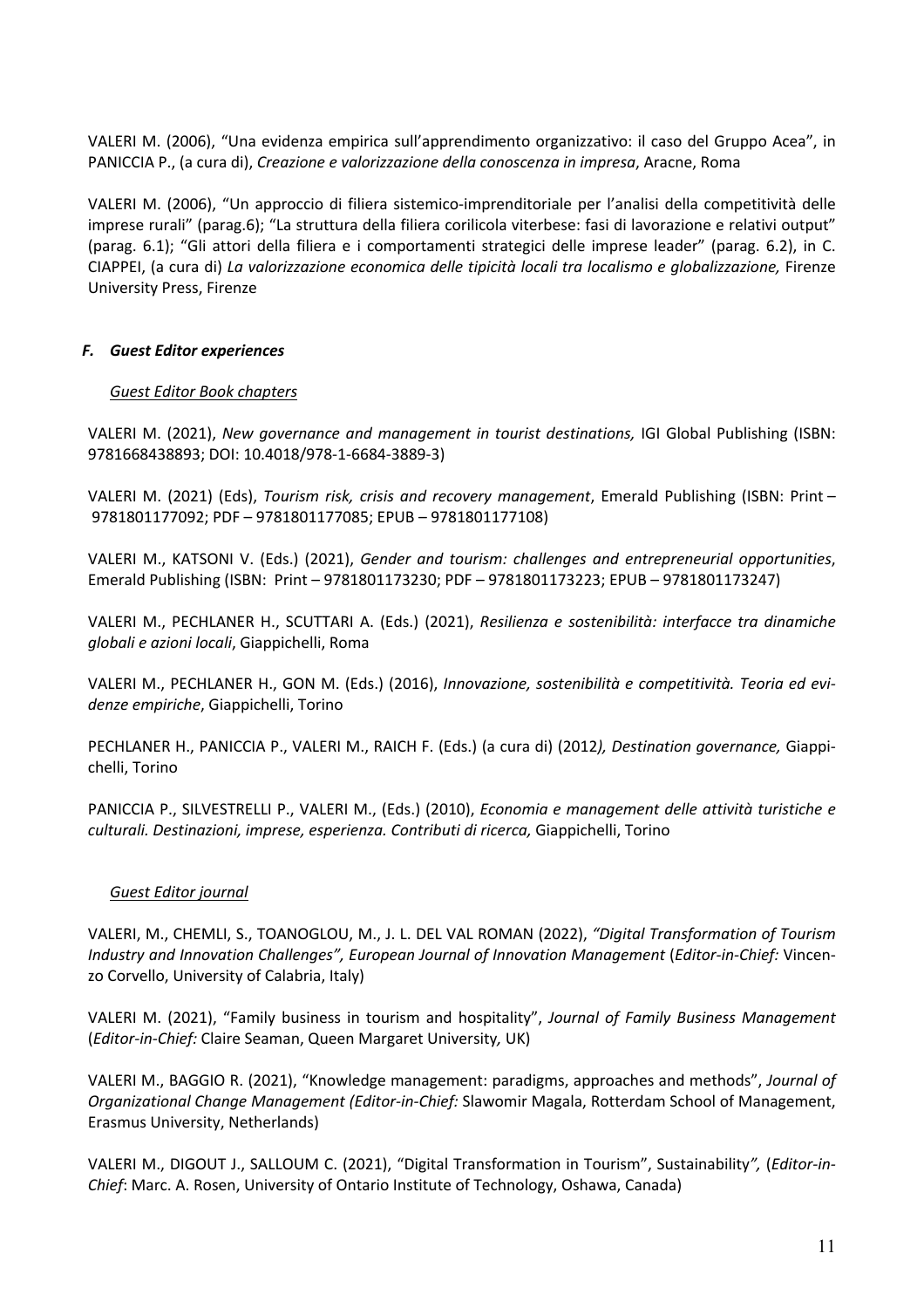VALERI M., SALLOUM C., SUISSA C.M. (2021) "Corporate Social Responsibility across Entrepreneurial Perception", *World Review of Entrepreneurship, Management and Sustainable Development* (*Editor-in-Chief*: Leo Paul Dana, Montpellier Business School, France)

VALERI M., DIGOUT J., SALLOUM C. (2021), "Evolution in hospitality: digital transformation and artificial intelligence"*, International Journal of Organizational Analysis* (*Editor-in-Chief*: Peter Stokes, De Montfort University, UK)

VALERI M., DIGOUT J., SALLOUM C. (2020), "Entrepreneurship and Co-Evolution in Hospitality", *Sustainability,* (*Editor-in-Chief*: Marc. A. Rosen, University of Ontario Institute of Technology, Oshawa, Canada)

VALERI M., DIGOUT J., SALLOUM C. (2020), "Gender Diversity Across Entrepreneurial Leadership in Hospitality", *Sustainability* (*Editor-in-Chief*: Marc. A. Rosen, University of Ontario Institute of Technology, Oshawa, Canada)

# *G. List of keynotes and invited speeches*

**EURAM 2022** – Track Chair "**Network management in tourism and hospitality**" within Track Session "*Strategic Management*", ZHAW School of Management and Law, Winterthur (15<sup>th</sup> - 17<sup>th</sup> June 2022)

International Guest Speaker at 12<sup>th</sup> International Crisis and Risk Communication Conference (ICRCC) discussing on "**Investigating the aspect recovery of COVID-19 crisis and potential of media influence in tourism and hospitality economy", Orlando, Florida (7<sup>th</sup> -9<sup>th</sup> March 2022)** 

Guest Speaker at Conference "**Social Doctrine of the Church**" discussing on "*Etica e responsabilità economica: principi e strategie*", Istituto Superiore di Scienze Religiose "Fides et Ratio" – L'Aquila

International Guest Speaker at International Conference "**The Global Currency' in the New World**" discussing on "**Adoption of blockchain in tourism: is it always possible?**", Blockchain and Cryptocurrency Summit, University of Naples Federica II, the University of South Florida M3 Center and Academia Central ( $26^{th} - 28^{th}$ January 2022)

International Guest Speaker at International Conference "*Post – Pandemic Trends, Issues and Opportunities"* discussing on "**Sustainability in tourism: implications for the strategic management**", Tourism Faculty, Adiyaman University, Turkey (7<sup>th</sup> December 2021)

International Guest Speaker at 12th edition of the International Conference of Doctoral Students and Young Researchers "**Emerging Markets Economics and Business**" discussing on "*Writing a paper: a qualitative approach*", Doctoral School of Economic Sciences, University of Oradea, Romania (26<sup>th</sup> November 2021)

Guest Speaker at National Conference "**Women entrepreneurship and digital technology**" discussing on "*Gender and Tourism: challenges and entrepreneurial opportunities*" organized by Salento University, Italy  $(28<sup>th</sup> October 2021)$ 

International Guest Speaker at International Conference "*Commitment to PRIDE in tourism and hospitality*" organized by Joji Ilagan International School of Hotel and Tourism Management, Philippine (20th October 2021)

International Guest Speaker at International Conference "**Tourism and Sustainability: perspectives and implications**" organized by Taylor's University, School of Hospitality, Tourism & Events, Malaysia (22nd October 2021)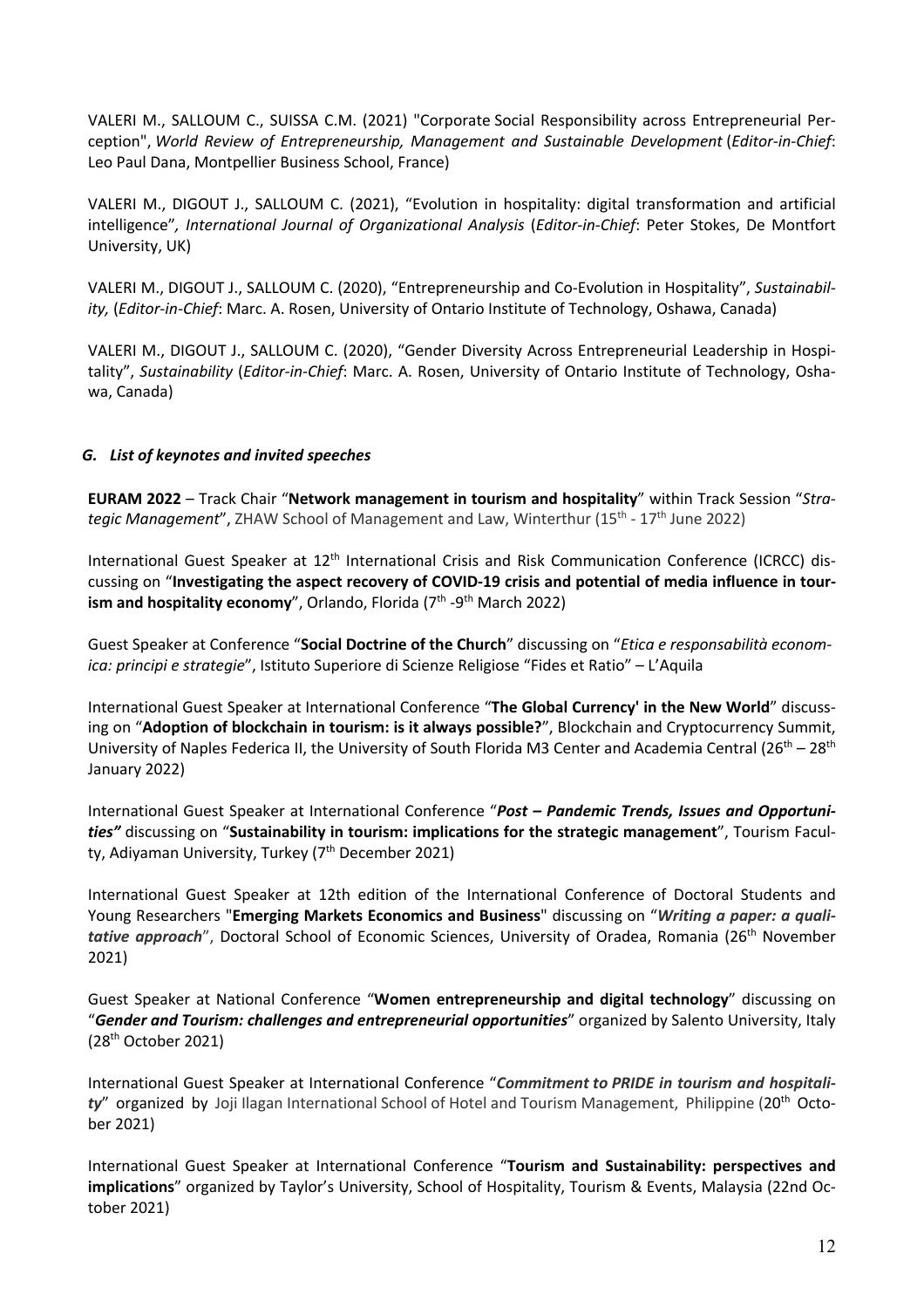International Guest Speaker at International Conference "*Qualitative methods in management research*", School of Management, Bahria University, Islamabad, Pakistan and Centre for Academic Learning Writing and Support Services, Islamabad, Pakistan (CALWASS) (28th September 2021)

International Guest Speaker at International Conference "*Women in Tourism: Challenges & Emerging Opportunities*", Asian Institute of Management, Manila (18th September 2021)

International Guest Speaker at the international webinar titled "*Research paper writing*", Seth Jai Parkash Mukand Lal Institute of Engineering & Technology (JMIT), Radaur, India (4th September 2021)

International Guest Speaker at the international webinar titled "*Future of hospitality and tourism man*agement", Shivaji College, Department of Commerce, University of Delhi (1<sup>st</sup> September 2021)

International Guest Speaker at International Conference on Educational Leadership and Demonstration Teaching Festival "*The Portrait of an Educational Leader as Innovator, Researcher and Quality Management Advocate in the New Normal Academic Landscape*", The International Society of Teachers, Administrators and Researchers (ISTAR), in partnership with the International Alliance of English Language Teachers (IAELT), Department of Education – National Capital Region, Philippines (DepEd NCR), Urdaneta City University, Philippines (UCU), University of Kerala, India (UK), and International Social Science and Management Welfare Association  $(25<sup>th</sup> - 28<sup>th</sup>$  June 2021)

International Guest Speaker at International Conference on Hospitality and Tourism (ICHT 2021) "*The New Normal of Hospitality and Tourism: Post – Pandemic Trends, Issues and Opportunities*", School of Hospitality & Tourism, Jagran Lakecity University, Bhopal, India ( $28<sup>th</sup>$  -  $29<sup>th</sup>$  June 2021)

International Guest Speaker at International Conference "**What Industry 4.0 has in stock for Emerging Economies**", Saket College of Arts, Science and Commerce - University of Mumbai, India (29<sup>th</sup> May 2021)

Guest Speaker at International Hospitality Entrepreneurship and Innovation Conference (inHEIC) - Bali Tourism Polytechnic (8th April 2021)

RODRIGUES, N., SOUSA, B., QUESADO, P., SANTOS, V., VALERI, M. (2021), "**Agritourism and the Challenges in The Post-Pandemic Scenario: A Portuguese Case Study**", International Hospitality Entrepreneurship and Innovation Conference (InHEIC), Bali Tourism Polytechnic (8<sup>th</sup> April 2021)

VALERI M., AHMAD, A. (2021), **Visit Intention and Destination Image in Post- Covid- 19 Crisis Recovery**, International Crisis Communication Conference, University of Central Florida (8<sup>th</sup> -10<sup>th</sup> March 2021)

VALERI M., DE ANGELIS C., FONDACARO R. (2019), "**The use of cryptocurrencies for hawala in the islamic finance**", Turin Islamic Economic Forum (TIEF), "*Islamic Finance, Social Impact Finance, and Blockchain: Applications and Opportunities for Generating Impact*", University of Turin (28th - 29 th October 2019)

VALERI M., DE ANGELIS C., ELMO G.M., FONDACARO R. (2019), "**Organizational impact about adoption of new technologies in tourism"**, IACUDIT 2019, 6th International conference "*Cultural and tourism innovation: integration and digital transition*", Athens (12<sup>th</sup> -15<sup>th</sup> June, 2019)

VALERI M. (2019), Strategies for SMEs Growth in Italy, IFKAD 2019, "**Knowledge Ecosystems and Growth**", Track title (ST21): *Knowledge Strategies and Practices for Sustainable SMEs Growth, Italy*, University of Basilicata, Matera,  $(5^{th} -7^{th})$  June 2019)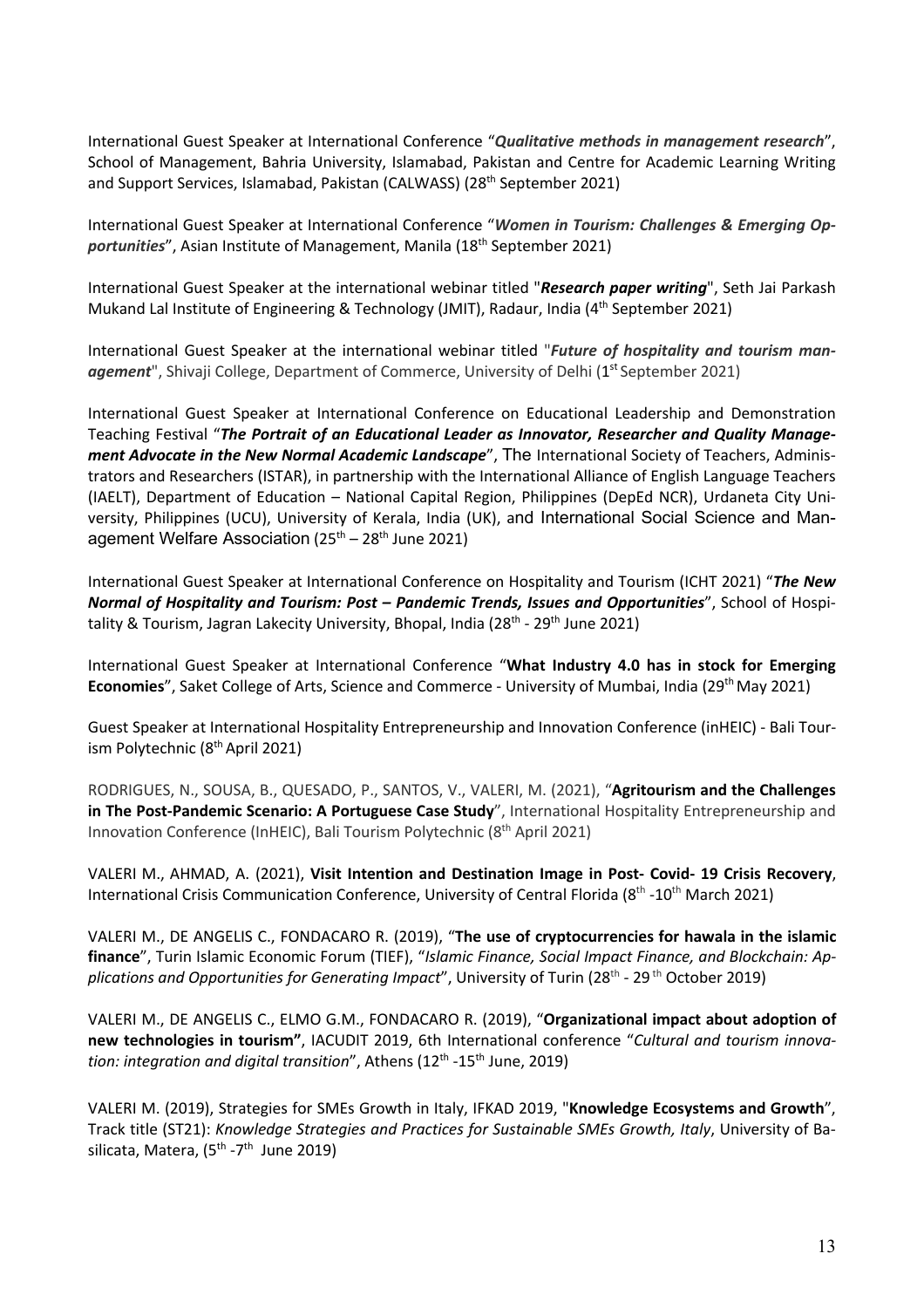VALERI M. (2018), "**Cooperation practices in tourism: the Italy case study**", TOURMAN 2018 - 2nd International Scientific Conference "In search of excellence in tourism, travel and hospitality- Rhodes island, Greece  $(25<sup>th</sup> - 28<sup>th</sup>$  October 2018)

VALERI M. (2018), "**Destination management and destination governance: co-evolutionary prospects**", 6th Interdisciplinary Tourism Research Conference, Avanos, Turkey (2<sup>nd</sup>-7<sup>th</sup> October 2018)

VALERI M (2018), "**Entrepreneurship and coevolution in tourism sector**", IACUDIT 2018, 5th International conference "Exploring smart tourism: the cultural and sustainability synergies, Athens (28<sup>th</sup> -30<sup>th</sup> June 2018)

PAOLONI P., VALERI M. (2018), "**Women in management in the sector of immigrants: Italian case studies**", 4nd Workshop on gender: Culture and gender issues, Università Niccolò Cusano – Roma

SUDARIC T, ZMAIC K, PAOLONI P., VALERI M., BOKUM D. (2018), "**Italian vs Croatian cooperative system**", 53<sup>rd</sup> Croatian and 13<sup>th</sup> International Symposium on Agriculture, Faculty of Agriculture, University Josip Juraj Strossmayer in Osijek ( $18<sup>th</sup> - 23<sup>th</sup>$  February 2018)

VALERI M., FADLON L. (2018), "**Co-evolution between tourist destinations and tourist enterprises**", 24th Biennal International Congress THI 2018, Opatjia (26<sup>th</sup> -27<sup>th</sup> April)

PAOLONI P., VALERI M. (2018), "**Competitiveness and relational capital: women in management in the sector of immigrants reception in Italy",** International Conference on Gender Research (IGR), 12<sup>th</sup> -13<sup>th</sup> April 2018, ISCAP – Polytechnic of Porto – Portugal

PAOLONI P., VALERI M. (2017), "**Relations and Sustainability in italian tourism Smes**", SOItmC & Riga Technical Univ. 2017 Conference (15<sup>th</sup> -18<sup>th</sup> June 2017)

VALERI M. (2017), "**Entrepreneurship and cooperation practices in the Italian tourism business**", ATLAS Annual Conference 2017, "Destinations past, present and future", Viana do Castelo, Portugal (12<sup>th</sup> -16<sup>th</sup> September, 2017)

VALERI M. (2017), "**The model of albergo diffuso: a sustainable hospitality business in Italy**?", 3rd Heritage, Tourism and Hospitality International Conference (HIHTC) Pori, Finland (27<sup>th</sup>-29<sup>th</sup> September)

VALERI M., PAOLONI P. (2017), "**Women in business: development perspectives of relational capital**", IFKAD 2017, "Knowledge Management in the 21st Century: Resilience, Creativity and Co-creation" St. Petersburg, Russia (7<sup>th</sup>-9<sup>th</sup> June)

VALERI M., PAOLONI P., FADLON L. (2017), "**Quale modello di sviluppo dell'imprenditoria femminile immigrata in Italia**", 3nd Workshop on gender: Culture and gender issues, Università Niccolò Cusano – Roma

PAOLONI P., VALERI M. (2016), "**Relational capital and sustainable development in women tourism SMEs**", 2nd Workshop on gender: Culture and gender issues, Università Niccolò Cusano – Roma

PAOLONI P., FORTUNA F., VALERI M. (2014), "**Corporate Governance and Competitiveness of Tourism SMEs"**, Proceedings of the 17<sup>th</sup> IAMB Conference, São Paulo, Brazil, Spring 2014

VALERI M., PAOLONI P., FORTUNA F. (2014), "**Governance and sustainability of the tourist destination"***,* Proceedings of the 9th International Conference *IFKAD - Matera*, Italy (11<sup>th</sup>-13<sup>th</sup> November, 2014)

VALERI M., PAOLONI P., FORTUNA F. (2014), "**Destination governance and competitive advantage of the tourist destination**", Proceedings of 18th IAMB Conference – Rome (17th-19th September 2014)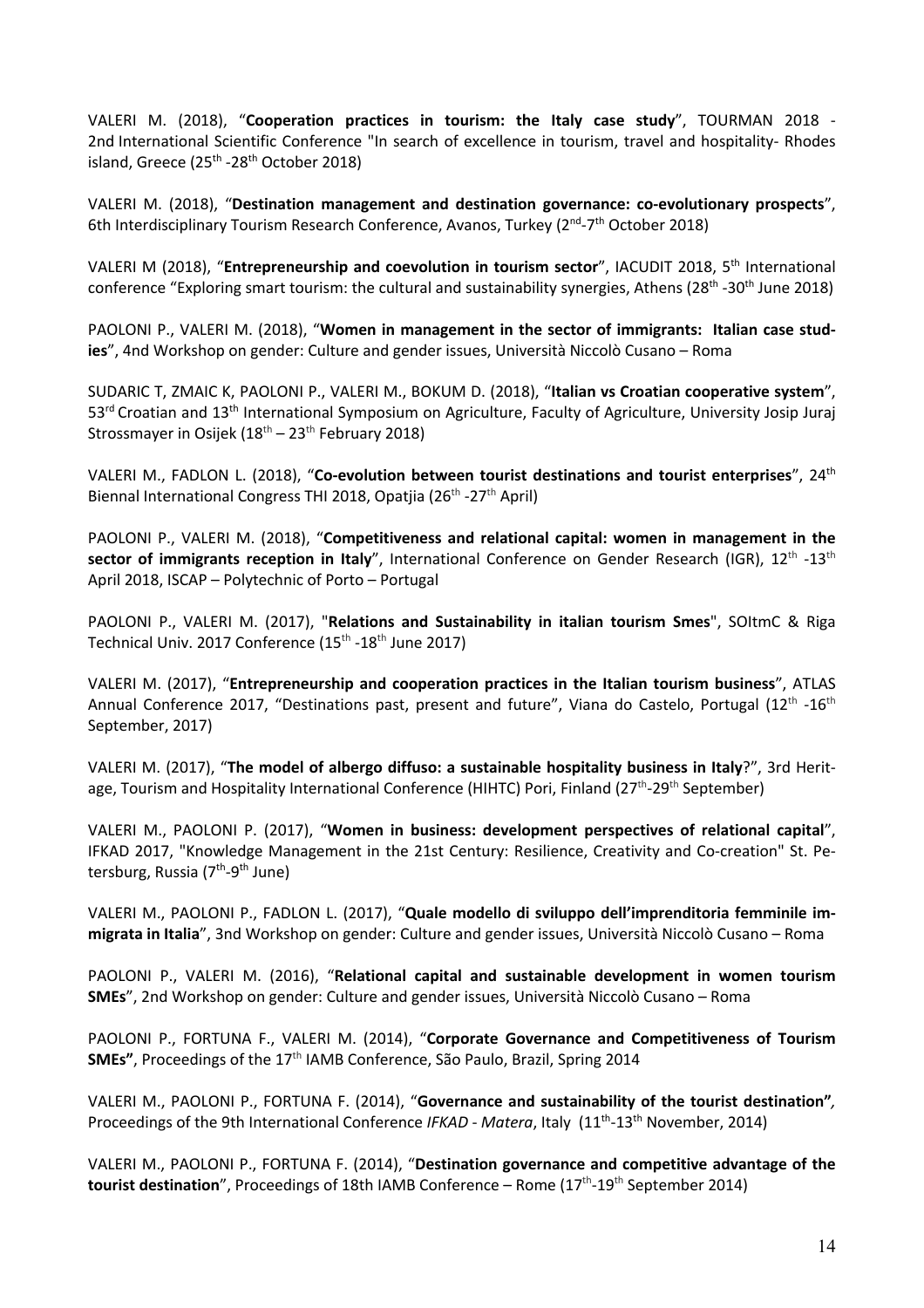VALERI M. (2014), "**L'Organizzazione quale sistema competitivo imperfetto***"*, nell'ambito del convegno "Soggetti e Organizzazioni, Seminario di studi ispirato al volume "Organizzazioni. Culture, Modelli e Governance, 24 novembre, Università Niccolò Cusano

PANICCIA P., SILVESTRELLI P., VALERI M. (2013), "**Hotel innovation and coevolution toward sustainability: the Albergo diffuso**" (XXXVI AIDEA Conference "The firm's role in the economy: Does a growth oriented business model exist?", 19 - 20- 21 Settembre 2013, Lecce, Cacucci

VOLPE L, RICOTTA F, VAGNANI G, VALERI M (2013), "**Innovation adoption and exploitation in SMEs: a systematic literature review**" In: (a cura di): AA.VV., Does a growth-oriented business model exist? p. 1-26, BARI: Cacucci Editore, ISBN: 978-88-661-1294-5

PANICCIA P., MINGUZZI A., VALERI M. (2011), "**L'albergo diffuso as innovation driver of value creation for destinations**", ATLAS Conference, Riga, Lettonia, 21/23 settembre

PANICCIA P., VALERI M. (2010), "**Integrazioni di culture nel management dell'ospitalità alberghiera. Customer experience, sistemicità, coevoluzione**", New Minorities and Tourism, International Scientific Workshop on New Minorities and Tourism, organized by European Academy of Bolzano-Bozen (EURAC research) and The University of Queensland School of Tourism (Australia), 22–23 gennaio, Bolzano-Bozen/Italy

VALERI M. (2009), "**Quale ruolo delle istituzioni e degli operatori per il rilancio del turismo in Abruzzo**", nell'ambito del Seminario "Tor Vergata in Abruzzo, organizzato in collaborazione con Confindustria Abruzzo, 21 dicembre

VALERI M. (2009), "**Una prospettiva di ricerca del valore della crisi nel management del turismo", nell'ambito del ciclo di seminari "Strumenti per superare la crisi**", organizzato da Fiavet Lazio in collaborazione con l'Amministrazione Provinciale di Frosinone, 26 ottobre

PANICCIA P., VALERI M. (2007), "**Enhancing knowledge in tourist firms: between maintenance and change**", 59° Aiest Conference, "Management of Change in Tourism: creating opportunities - overcoming obstacles", Sanvolinna (Finland) (23<sup>th</sup>-27<sup>th</sup> August(

PANICCIA P., PECHLANER H., VALERI M. (2007), "Time, knowledge and innovation in the hotel firm", 9° Tourism Summits "Property: from boom to unbalance in tourist locations", Chamonix-Mont-Blanc

VALERI M. (2006), "La valorizzazione economica delle tipicità locali tra localismo e globalizzazione", presentazione dei risultati di ricerca del Progetto PRIN ex 40% dal titolo "Istituzioni e mercato nella gestione e nella competitività delle imprese rurali del Lazio: le imprese corilicole della provincia di Viterbo, Facoltà di Economia, Università degli studi di Firenze

# *H. International Research*

# *Project coordinator*

# **2020 - 2021**

"*Sustainable, intelligent and inclusive regional and city models*"- **EFOP-3.6.2-16-2017-00017** - Consortia of University of Pannonia, Veszprém, HU, University of Pécs, Pécs, HU, Corvinus University of Budapest, Székesfehérvár, HU. The main objective of the Agreement is to analyse the application of Social Network Analysis (SNA) in the tourism sector (linked to the subproject II/1: Tourism mobility around the Lake Balaton – mapping the characteristics of visitors/tourists).

## **2021-2023**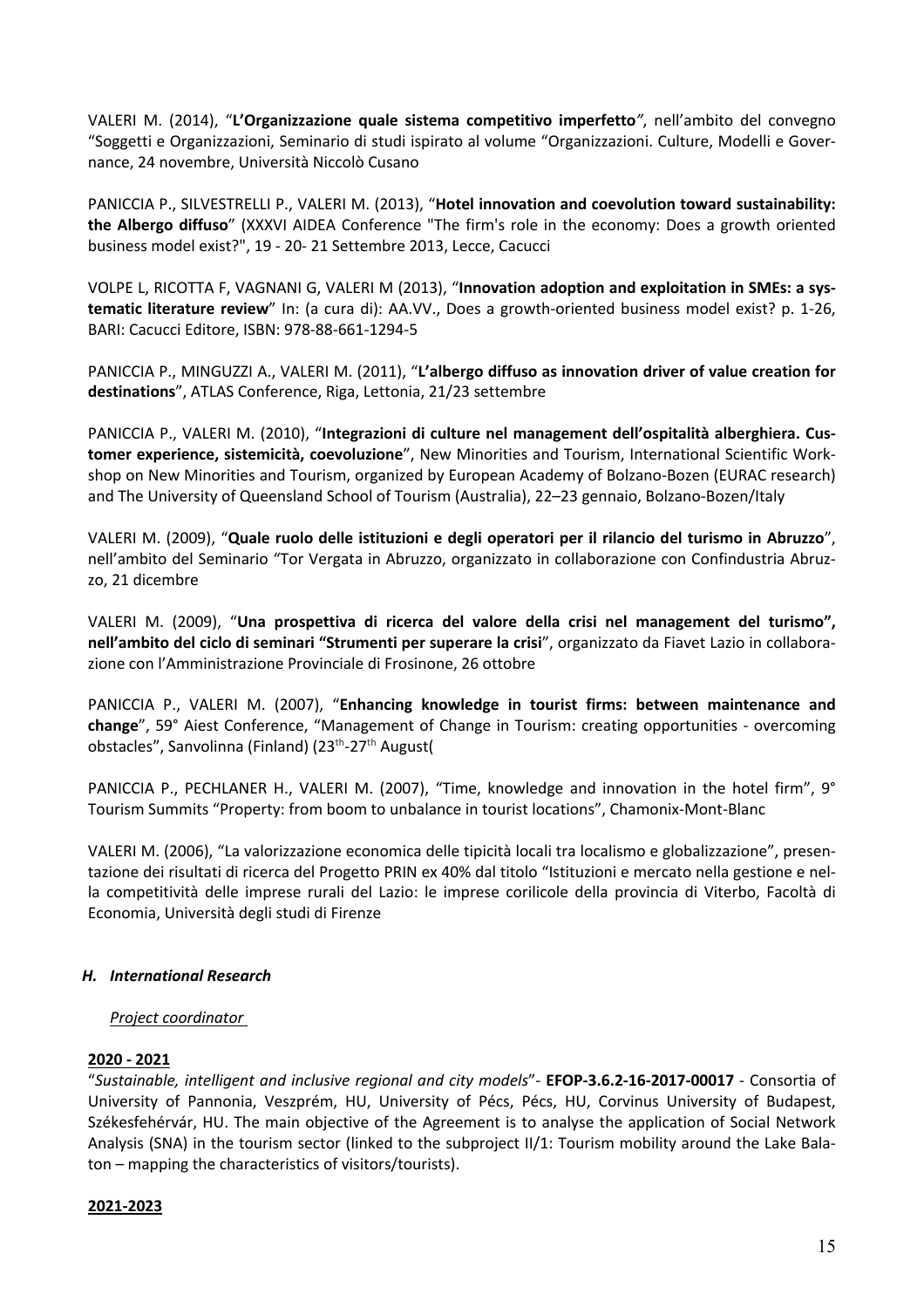Cooperation agreement between Niccolò Cusano University and Diyaman University (Turkey)

# **2020-2023**

Cooperation agreement between Niccolò Cusano University and Institute for Development and International Relations, IRMO (Zagreb, Croatia)

# **2020 - 2023**

Cooperation agreement between Niccolò Cusano University and Italian Golf Federation (CONI).

## *Project international member*

## **2021**

*"Monitoring of the projected image of Portugal as a tourist destination by the online media" -* Center for Research, Development and Innovation in Tourism - CiTUR (Portugal)

## *International Research Scholarship*

## **2019-2020**

"*Sustainable, intelligent and inclusive regional and city models*" (project nr. EFOP-3.6.2-16-2017-00017) the consortia of University of Pannonia, Veszprém, HU, University of Pécs, HU, Corvinus University of Budapest, Székesfehérvár, HU

# *National Research Scholarship*

# **2012-2014**

"*New communication technologies and network development business options*" - La Sapienza University, Rome

## *I. Visiting Professor Experiences*

- 1. **University of Eichastaett Ingolstadt**, Faculty of Management Germany (2012)
- 2. **Universitè Jean Moulin**, School of Management Lyon (2018, 2019, 2020)
- 3. **Holy Spirit University of Kaslik** (USEK), Faculty of Economics Lebanon (2020)
- 4. **University of Pannonia**, Faculty of Business and Economics Hungary (2019, 2020, 2021)
- 5. **University of West Attica**, Faculty of Business and Economics Greece (2020)
- 6. **TBS Business School,** Faculty of Business and Economics Toulouse (2020)
- 7. **Polytechnic Institute of Cavado and Ave (**IPCA) Portugal (2021-2022)
- 8. **Adiyaman University***,* Tourism Faculty, Turkey (2021-2022)
- 9. **University of Oradea**, Faculty of Economics Romania
- 10. **Joji Ilagan International School of Hotel and Tourism Management** Philippine
- 11. **Bahria University**, School of Management Pakistan
- 12. **Asian Institute of Management**, Manila
- 13. **Seth Jai Parkash Mukand Lal Institute of Engineering & Technology (JMIT),** Radaur India
- 14. **University of Delhi**, Shivaji College, Department of Commerce India
- 15. **Jagran Lakecity University**, School of Hospitality & Tourism, Bhopal India
- 16. **University of Mumbai,** Saket College of Arts, Science and Commerce India
- 17. **Masaryk University**, Faculty of Economics and Administration, Department of Regional Economics and Administration Institute of Tourism, Brno - Czech Republic
- 18. **Comenius University Bratislava***,* Faculty of Management, Bratislava Slovakia
- 19. **University of Economics in Katowice**, Faculty of Management, Department of Entrepreneurship Management, Katowice - Poland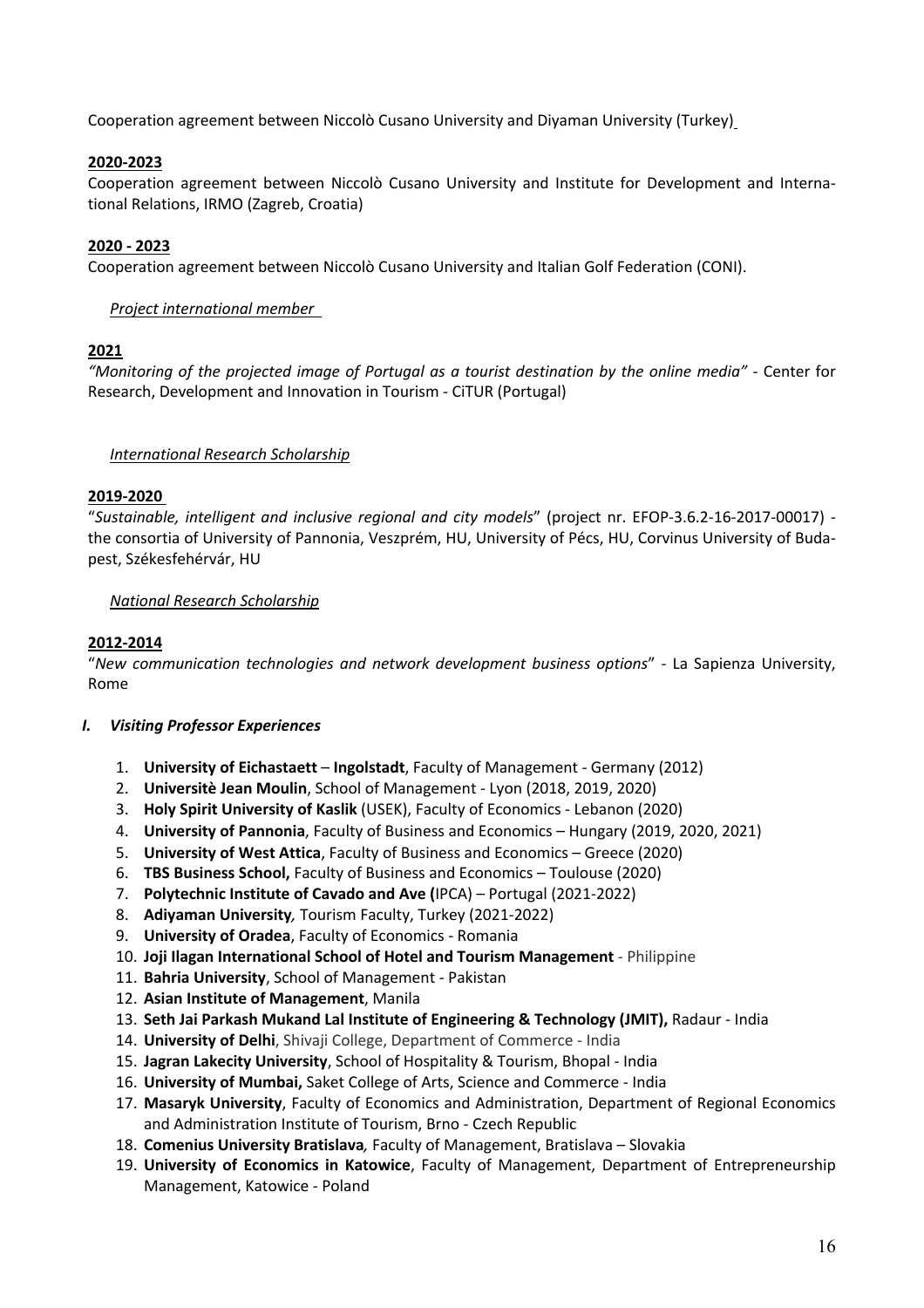20. **Taylor's University,** Faculty of Social Sciences and Leisure Management, School of Hospitality, Tourism & Events – Malaysia (2021-2023)

# *J. PhD Board Membership*

## **2021 - 2022**

Phd in "Management For Digital Transformation: Business, Communication and Ethics" (ciclo XXXVII) - Niccolò Cusano University

# **2019 - 2021**

PhD in "Social Sciences and Humanities" – Niccolò Cusano University

# **2015 - 2019**

PhD in "Governance and Management for Business Innovation" – Niccolò Cusano University

## *K. Board Membership*

Tourism observatory at the Lazio Region, Italy (representing to Niccolò Cusano University)

Italian Society of Management (SIMA) - Thematic Group "Tourism and Culture Management" (Coordinator: Prof. Pencarelli T., Della Lucia M.)

# *L. Academic awards*

# **2021**

Outstanding Reviewer in the 2021 Emerald Literati Awards, selected by the editorial team of Journal of Family Business Management (Emerald Publishing).

## **2017**

"Best paper award 2017" presenting the "Relations and Sustainability in italian tourism Smes" - Journal of Open Innovation: technology, market and complexity - Springer – 15\_18 June 2017

**2016**

Bonifacio VIII National Award – Bonifaciana Academy (Italy)

## *L. International and National Association Membership*

# **From 2016**

EURAM International Association of Scientific Experts in Tourism (AIEST) Italian Society of Management (SIMA) Association of Italian Organization Studies Academics

## *M. Editor experiences*

## *International Journal Editor*

**From 2021 Social Media Editor** of Journal of Family Business Management (Emerald) - **ISSN: 2043-6238**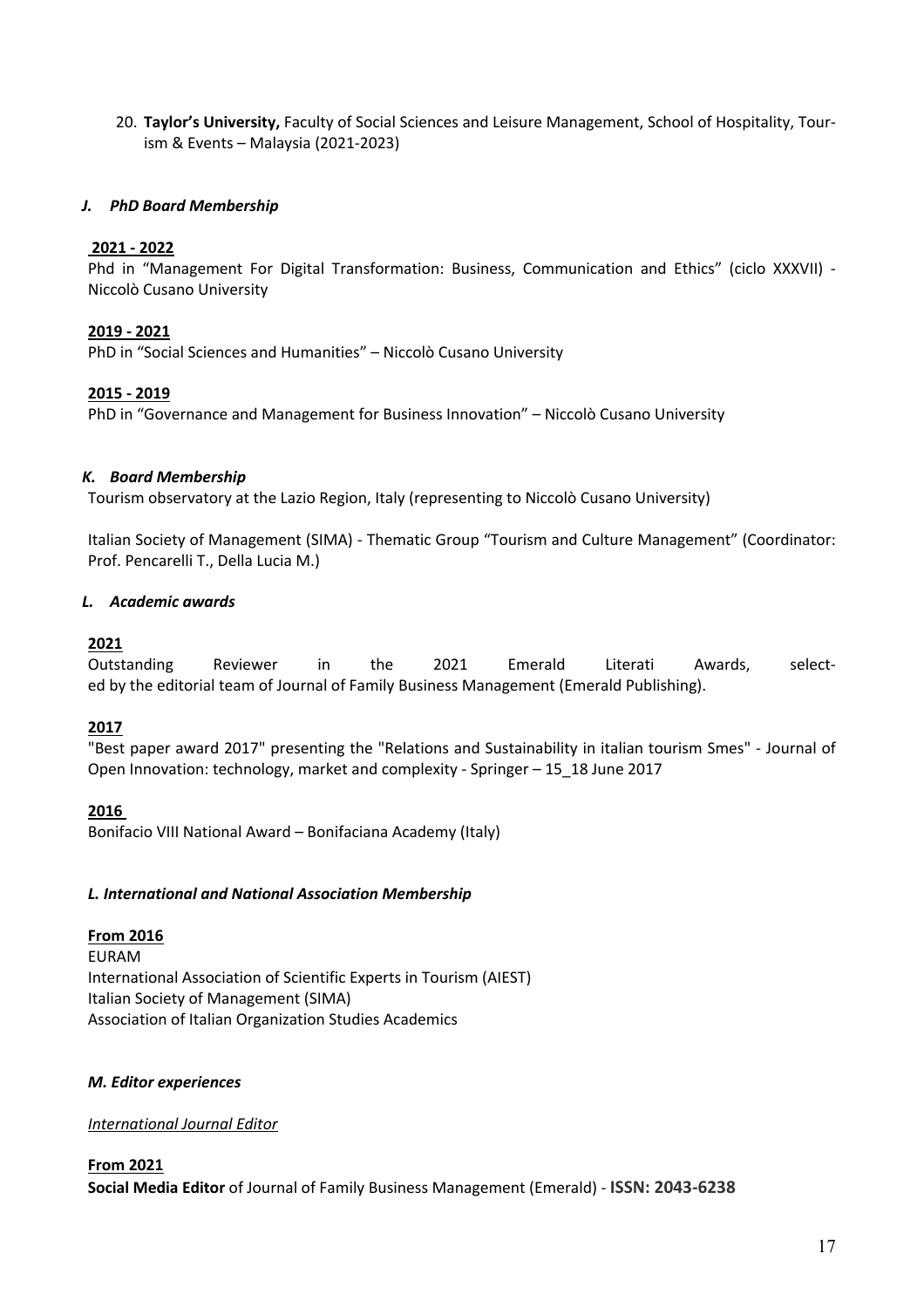## **From 2020**

**Research Notes Editor** of Journal of Tourism, Heritage & Services Marketing **- ISSN: 2529-1947**

#### *N. Reviewer experiences*

#### From 2021

#### Technovation **- ISSN: 0166-4972**

Journal of Innovation and Entrepreneurship - **ISSN: 2192-5372**

European Journal of Management and Business Economics – **ISSN: 2444-8494**

Journal of Small Business Strategy **– ISNN: 1081-8510**

Consumer Behavior in Tourism and Hospitality – **ISSN: 1750-6182**

International Journal of Emerging Markets - **ISSN: 1746-8809**

EuroMed Journal of Business - **ISSN: 1450-2194**

International Journal of Sports Marketing and Sponsorship - **ISSN: 1464-6668**

International Review of Retail, Distribution and Consumer Research - **ISSN: 0959-3969**

Current Psychology - **ISSN: 10461310, 19364733**

Journal of China Tourism Research – **ISSN: 1938-8160**

International Journal of Sports Marketing and Sponsorship **- ISSN: 1464-6668**

Journal of Tourism Futures **– ISSN**: **2055-5911**

Journal of Hospitality and Tourism Management **– ISSN: 1447-6770**

Journal of Family Business Management **– ISSN**: **2043-6238**

Tourism Management Perspectives – **ISSN: 2211-9736**

Journal of Enterprising Communities: People and Places in the Global Economy - **ISSN: 1750-6204**

6th International Scientific Conference ToSEE - Tourism in Southern and Eastern Europe "*Smart, Experience, Excellence*", University of Rijeka, Faculty of Tourism and Hospitality Management Opatija, Croatia (30 June – 02 July 2021)

#### **From 2020**

Tourism Management – **ISSN: 0261-5177**

International Journal of Contemporary Hospitality Management **– ISSN: 0959-6119**

Journal of Information Technology & Tourism (JITT) - **ISSN: 1098-3058**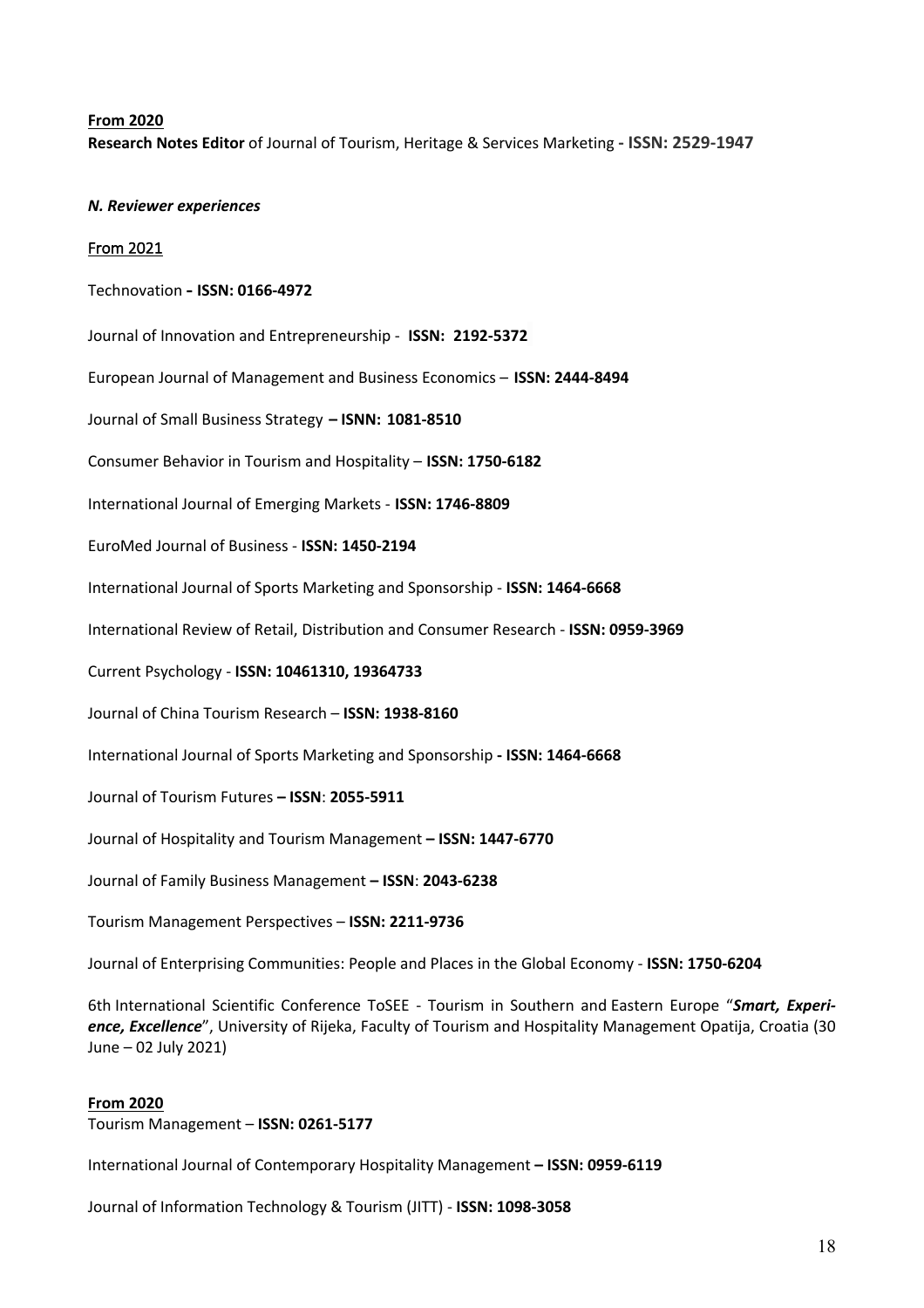## Current Issues in Tourism – **ISSN 1368 - 3500**

Journal of Organizational Change Management – **ISSN: 0953-4814**

Journal of Hospitality and Tourism Insights **- ISSN: 2514-9792**

Tourism and Hospitality **- ISSN 2520-2520**

EURAM Annual Conference (2020), " The Business of Now: the future starts here", Trinity Business School Dublin, Ireland, 17th-19th June 2020

Journal of Global Hospitality and Tourism (JGHT)

International Journal of Entrepreneurship - **ISSN: 1099-9264**

#### **From 2019**

International Business Research **- ISSN: 1913-9004**

International Journal of Business and Management **- ISSN: 1833-3850; 1833-8119**

Economics: Innovative and Economic Research Journal - **ISSN: 2303-5013** (Faculty of Business Economics Bijeljina, University of East Sarajevo)

Management and Organizational Studies **- ISSN 2330-5495** (Print) **ISSN 2330-5509** (Online)

Journal of Management and Strategy - **ISSN 1923-3965 E-ISSN: 1923-3973**

Sustainability - **ISSN 2071-1050**

#### **2019**

Giudici E., Della Lucia M., Pettinao D. (2020), *Shaping a humanistic perspective for the tourism industry*, Routledge

#### **From 2017**

Journal of Hospitality Management and Tourism - **ISSN: 2141-6575**

#### **From 2016**

*12th edition of the International Forum on Knowledge Asset Dynamics:* **Knowledge Management in the 21st Century: Resilience, Creativity and Co-creation - IFKAD 2017**

#### **From 2015**

Tourism Review – **ISSN 1660-5373**

IPAZIA - Workshop on gender: Culture and gender issues, Niccolò Cusano University – Rome

#### **From 2011**

European Journal of Tourism Research - **ISSN 1994-7658, ISSNe 1314-0817**

#### **From 2010**

Economia e Diritto del Terziario - **ISSN 1593-9464, ISSNe 1972-5256**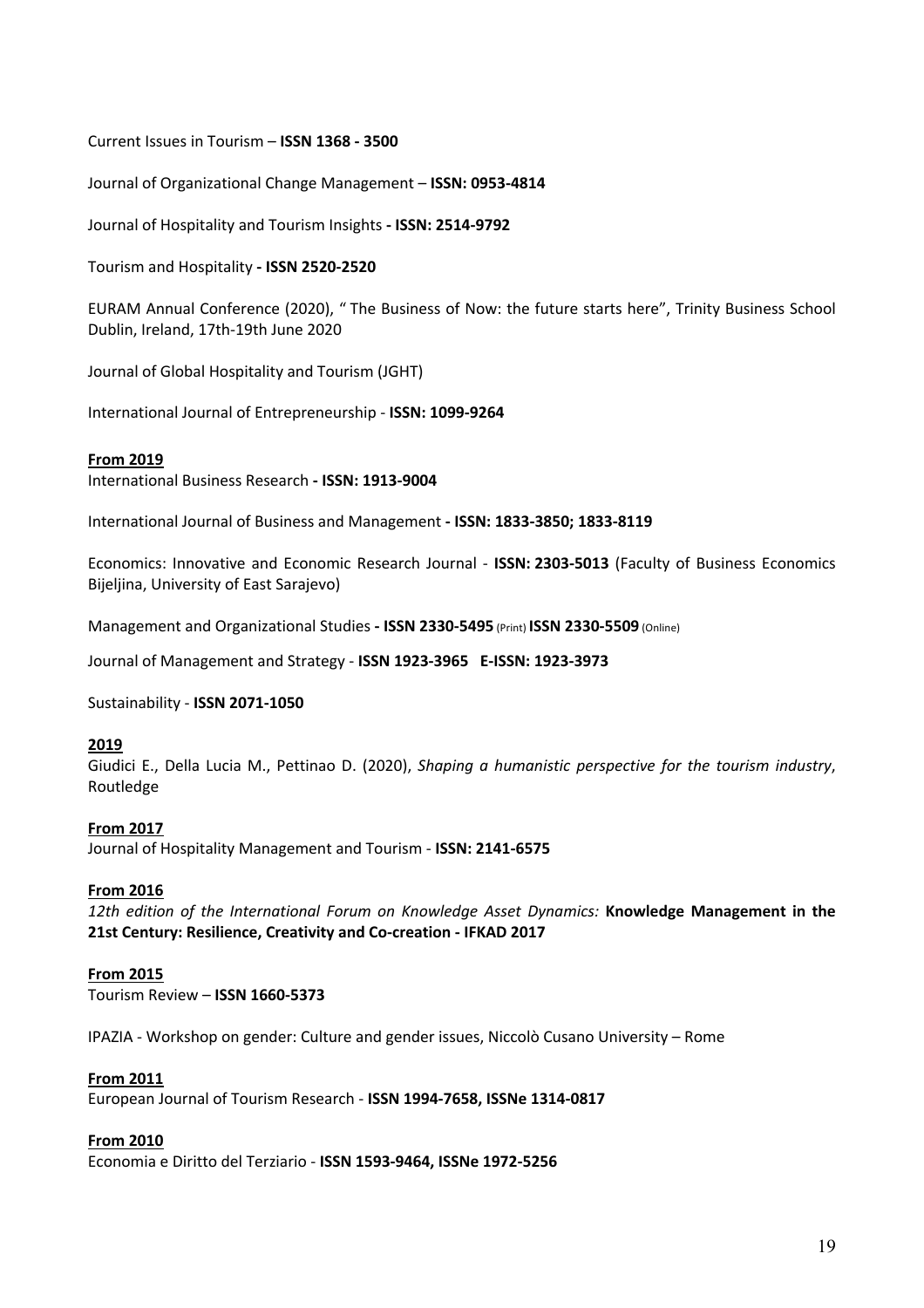## *O. Scientific Committee and Academic Editorial Board Membership*

## **From 2021**

Tourism Review **– ISSN: 1660-5373**

Tourism: An International Interdisciplinary Journal – **ISSN: 1332-7461**

Tourism Planning & Development **– ISSN: 2156-8316**

International Journal of Industrial Management **- ISSN (Print): 2289-9286**

Journal of Hospitality and Tourism Insights - **ISSN: 2514-9792**

Journal of Sustainable Marketing - **ISSN: 2766-0117**

Sustainability - **ISSN 2071-1050**

**I° Edition of International Conference on Tourism Technology and System** (ICOTT'S 21) – Cartagena de Indias, Colombia (November 4-6, 2021)

**III° Edition of the Tourism and Hospitality Management Workshop (IWTHM2021)** - Research Center in Business Sciences and Tourism (CICET – FCVC) and ISAG – European Business School (May 7, 2021)

**XIII International Tourism Congress** "*Reinventing tourism for upcoming challenges*" - Centre for Tourism Research, Development, and Innovation (CiTUR) - Portugal (October, 2021)

**Global Conference on Services and Retail Management** (GLOSERV 2021), University of Naples Federico II, Italy & University of South Florida, USA (10-13 May 2021)

## **From 2020**

Journal of Information Technology & Tourism (JITT) - **ISSN: 1098-3058**

International Journal of Entrepreneurship **- ISSN: 1099-9264**

Tourism and Hospitality - **ISSN 2520-2520**

#### **From 2019**

International Business Research **- ISSN: 1913-9004**

International Journal of Business and Management **- ISSN: 1833-3850; 1833-8119**

Economics: Innovative and Economic Research Journal - **ISSN: 2303-5013** (Faculty of Business Economics Bijeljina, University of East Sarajevo)

Management and Organizational Studies - **ISSN 2330-5495** (Print) **ISSN 2330-5509** (Online)

Journal of Management and Strategy - **ISSN 1923-3965 E-ISSN: 1923-3973**

Sustainability - **ISSN 2071-1050**